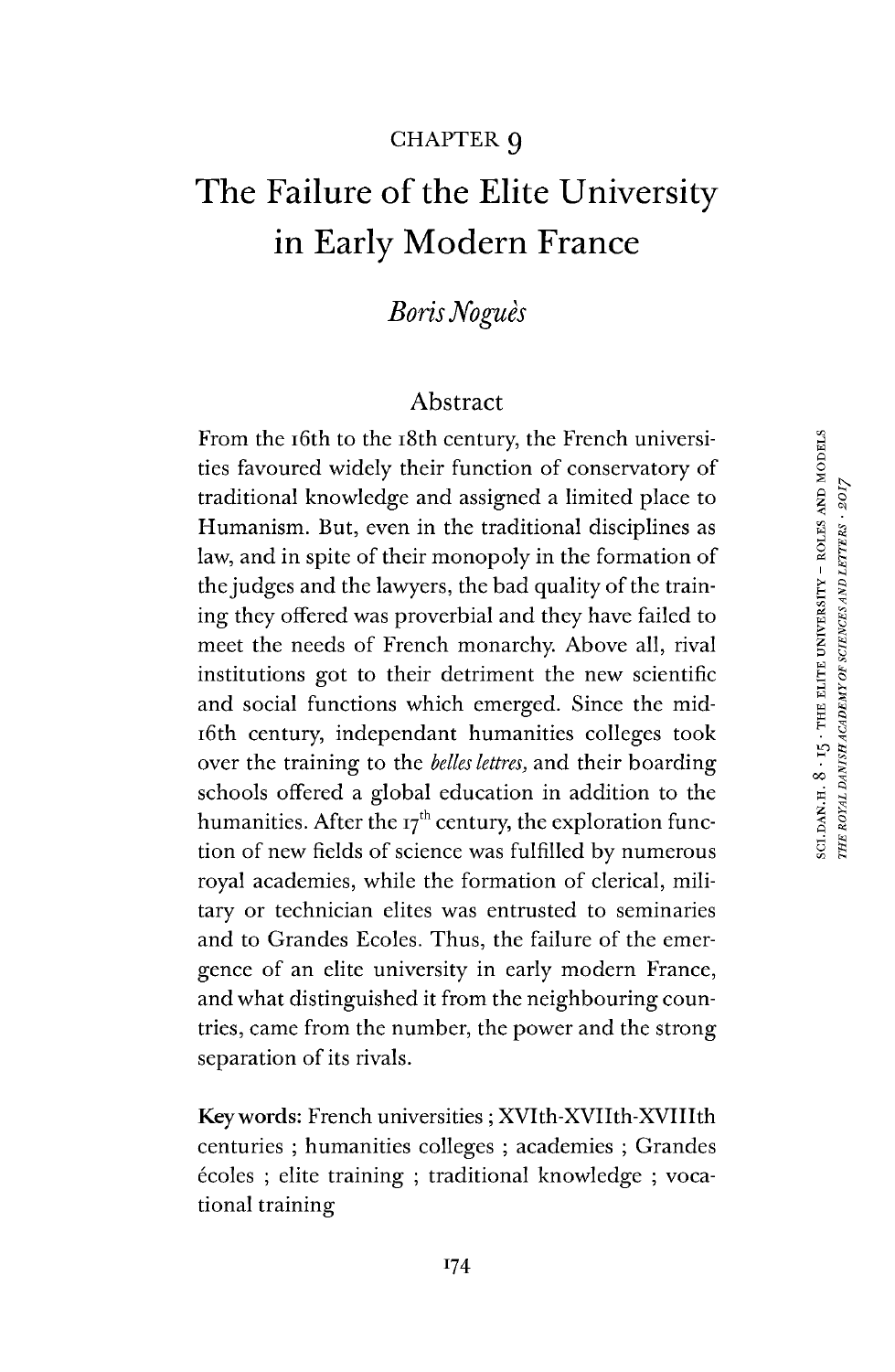The study of elite universities in early modern France is problematic. Indeed, the notion of elite university can seem anachronistic, especially if we define it teleologically, according to the Humbold-tian model that developed after the period under consideration<sup>[1](#page-1-0)</sup>. Nevertheless, an analysis that draws upon the 1809 Berlin example of what an elite university might be could allow us to reconsider academic realities from the sixteenth through the eighteenth centuries. The term "elite university" reflects certain key characteristics that can be summarized as follows : the leading role the institution plays in the advancement of the sciences, through the employment of distinguished scholars ; closely tied to this first characteristic, the excellence of the training the institution offers; finally the quality of the students, whose background or achievements ensure their place in an academic and social elite<sup>2</sup>. Moreover, building on the previous criteria, the term presupposes a hierarchy of institutions, making it possible to distinguish between elite universities and other establishments. Formulated as such, this definition of an elite university offers us an analytical rubric for reexamining the history of early modern French universities. Within this general framework, the final criterion especially allows us to focus this study on the University of Paris, which unquestionably predominated over other French institutions<sup>[3](#page-1-1)</sup>. If there was an elite university in France, it was this one. Finally, this approach necessitates also attending to the expectations of contemporaries, as it is impossible to speak of failure if there had not been attempts to construct an elite university.

The traditional historiography has painted a dark picture of early modern French universities. An idea of intellectual and institutional ossification, between the brilliant medieval period and the scientific revival of the nineteenth century, dominates the narrative<sup>[4](#page-1-2)</sup>.

<span id="page-1-0"></span><sup>1.</sup> About this retrospective quest, see Le Cam, 2013, p. 312-322.

<sup>2.</sup> For short and stimulating syntheses on the Humboltian university, Gingras, 2003, p. 3-7 ; Schwinges, 2001; Paletschek, 2002.

<span id="page-1-1"></span><sup>3.</sup> As shown in the book directed by Verger, 1986.

<span id="page-1-2"></span><sup>4.</sup> Verger, 2012, p. 48 : "We gave for a long time not much attention to the universities of early modern period (XVIth-XVIIIth century) which do not seem to play any more the dynamic and creative cultural role which had been theirs in the Middle Ages" (and p. 65-67).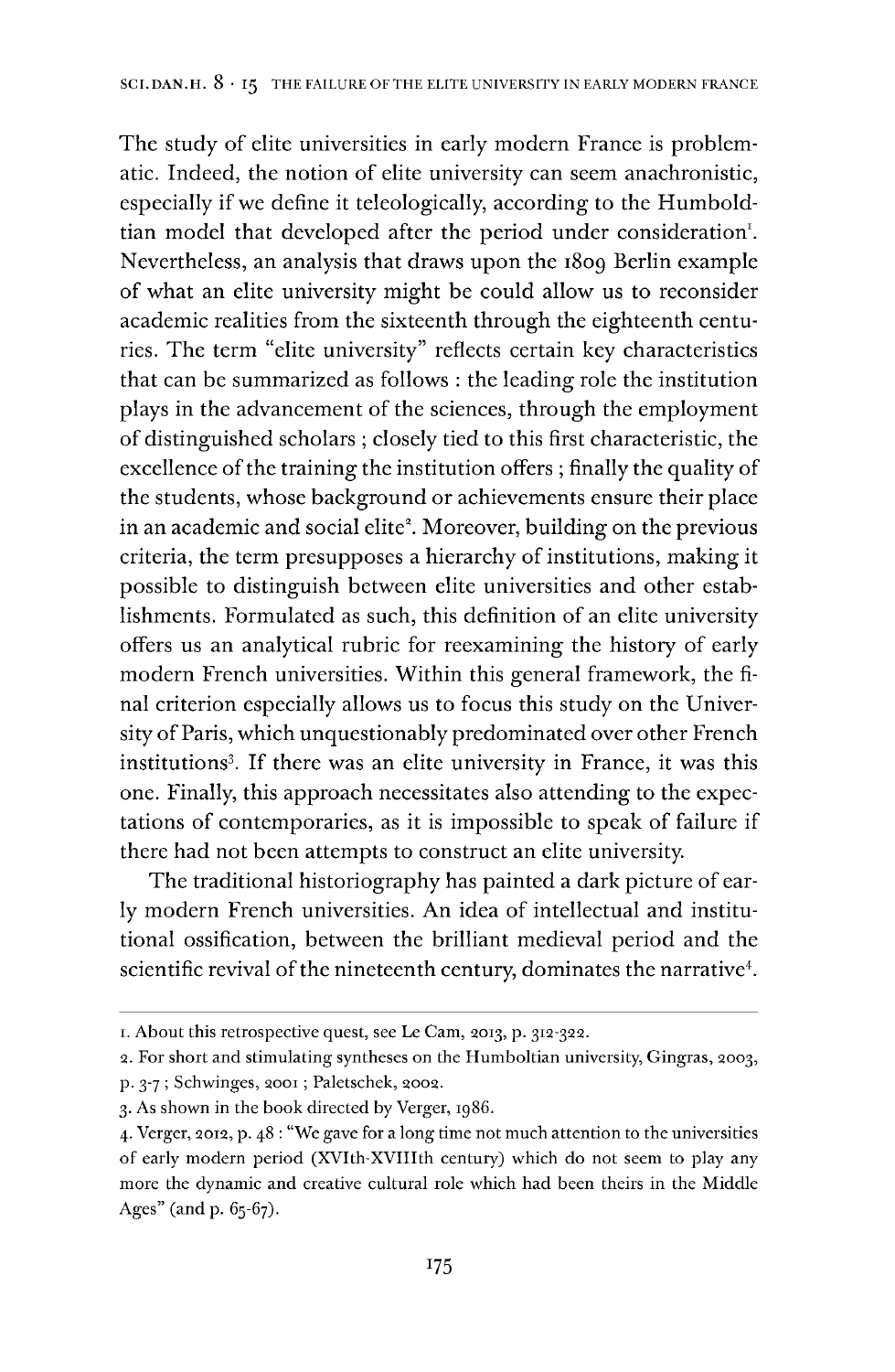

FIGURE 1: The college of the Sorbonne, 1550. Lithography of Fourquemin (XIXth c.). B.N.F., département des estampes.

This image has only partially been revised by the last thirty years of research on the knowledge produced, advocated or taught in these institutions and on the students and professors working in them[5](#page-2-0). But, more than a corrective, these works have brought greater nuance and a new focal point to the literature. The severe conclusions of earlier generations of historians have not been fundamentally questioned. While the revisionist stance is certainly the most provocative, it is rather difficult to maintain here.

As can be expected from a critical overview, we will begin by addressing the universities' adaptation (or lack of adaptation) to new knowledge and the new social functions ascribed to these institutions since the sixteenth century and the Humanism. However, a reflection exclusively focused on the reaction of universities to the intellectual changes would not allow to understand all the operat-

<span id="page-2-0"></span><sup>5.</sup> On the knowledge, Brockliss, 1987. On the actors, Julia and Revel, 1989 ; Ferté, 2002-2013 ; Roy, 2006 ; Farge, 2006 ; Nogués, 2006 ; Berlan, 2013.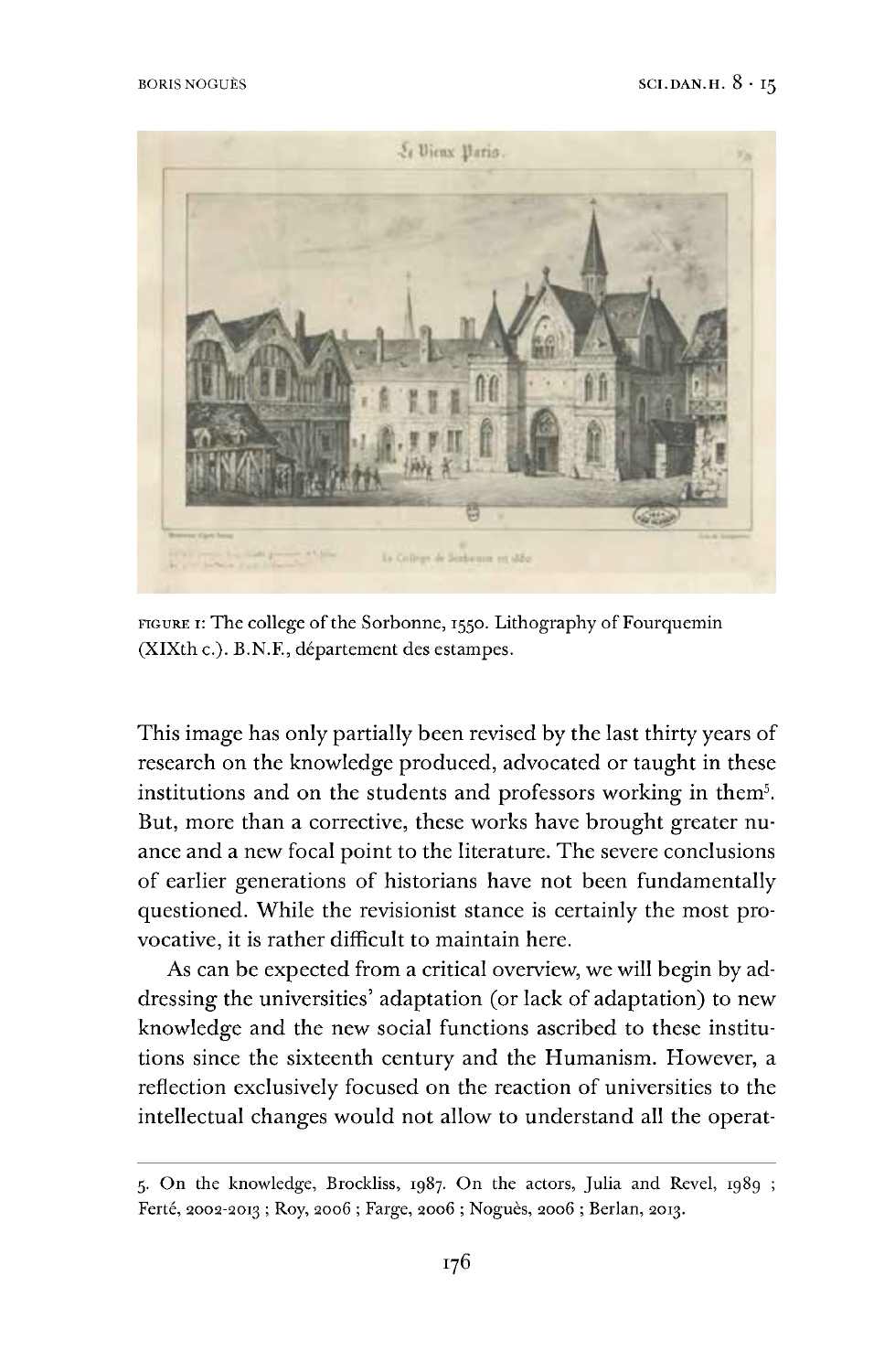ing phenomena. A good understanding of this history also requires us to take into account the expanding number of places, outside of universities, for the production and transmission of knowledge during the period. These new institutions would ultimately become a genuine system, constituted through competition and cooperation with universities<sup>[6](#page-3-0)</sup>. The new institutions likewise revealed contemporary universities' deficiencies, while contributing in a parallel to the worsening of these deficiencies, because they deprive the university of a part of the new functions which it would have been able to assure. Consequently, here I will attempt to resituate the university in the broader educational and intellectual field in order to clarify its role in intellectual leadership and in the education of elites who increasingly had access to rival institutions.

# i. Knowledge and Institutional Structures: A Reappraisal ofAcademic Ossification

#### *1.1Humanism andthe University:An Illusory Integration?*

We know that at the beginning of the sixteenth century, universities were confronted by a dynamic intellectual revival. They were not *a priori* outside of this development. If we examine the subject in terms of individuals, we see that in the fifteenth century figures well integrated in the universities introduced the study of humanism at the University of Paris<sup>[7](#page-3-1)</sup>. Guillaume Fichet who lectured on Petrarch and gave a course on rhetoric from the 1450s to the 1470s was at the same time an important figure of the university *(socius* of the Sorbonne, *procureur* of the Nation of France, doctor of theology, rector)<sup>[8](#page-3-2)</sup>. At the next generation, Jacques Lefèvre d'Etaples was professor of philosophy as well as philology and translator of the Bible[9](#page-3-3). As

<span id="page-3-0"></span><sup>6.</sup> An example of local complementarity between the various forms of institutions in Belhoste, 2011.

<span id="page-3-1"></span><sup>7.</sup> Vulliez, 1986, p. 129-135 and bibliography p. 136-137 ; Verger, 2008, p. 8-9.

<span id="page-3-2"></span><sup>8.</sup> Philippe, 1892 ; Simone, 1938.

<span id="page-3-3"></span><sup>9.</sup> Pernot, 1995 ; Bailey, 2002.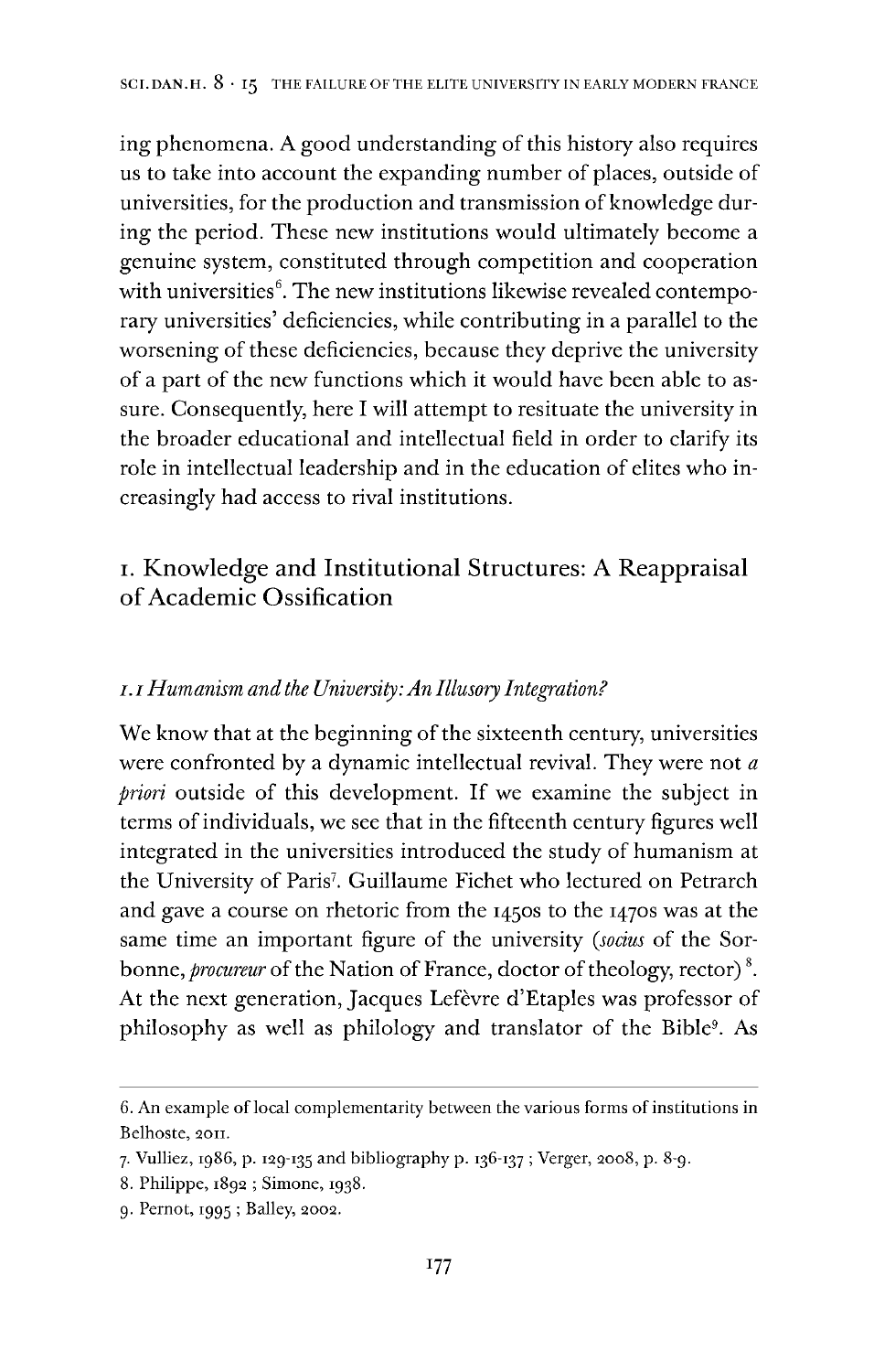shown in a recent book", the list of professors interested in the humanities and letters is long and stretches well into the eighteenth century, including those from the faculty of arts who entered into the Collège royal or the Académie des inscriptions et belles-lettres<sup> $n$ </sup>. The university, in Paris and elsewhere, therefore never lacked men intellectually disposed to engaging with humanism.

Further, from the vantage point of pedagogical structures, humanities education was born in the heart of the Parisian university, under the direction of Jean Standonck at the Collège de Montaigu in the latter part of the fifteenth century. We know that his approach was innovative in comparison to medieval practices, organizing classes based on student rank, creating courses within the college, not only for the fellows living there but others as well. Over the course of the century, this *modus parisiensis* spread through the faculty of arts where the curriculum progressively evolved, placing a greater emphasis on grammar and rhetoric, which comprised six years of study by 1598. This development in humanities education came at the expense of traditional philosophical subjects, that were subsequently limited to two years at the end of the course of study<sup>12</sup>.

Through their intellectual engagement and the establishment of humanities instruction that created new generations of elites, the universities (at least the Parisian university) seemed to ensure the passage to modernity at the turn of the fifteenth century. This contradicts the simplistic "declinist" analysis of the modern university, offered by nineteenth-century historians<sup>[13](#page-4-1)</sup>. Henri de Mesme  $(1532 - 164)$ 1596), future high magistrate and king's councellor, provides us with evidence that in the mid-sixteenth century, long before the rise of the "age of eloquence ", elites adhered to the educational model offered by these university colleges. In his memoirs, de Mesme, who entered the Collège de Bourgogne at the age of eleven in 1542, highlighted the many benefits of his tenure there, which blended Gre-

<sup>10.</sup> Ferrand and Istasse, 2014.

<span id="page-4-0"></span><sup>11.</sup> On members of faculties in academies Noguès, 2006, p. 137.

<sup>12.</sup> Process described by Compere, 1985 and 1991. See also Grafton andJardine, 1986 and Bushnell, 1996, p. 10-22.

<span id="page-4-1"></span><sup>13.</sup> For example Waddington, 1855. The best study from nineteenth century : Jourdain, 1862-1866.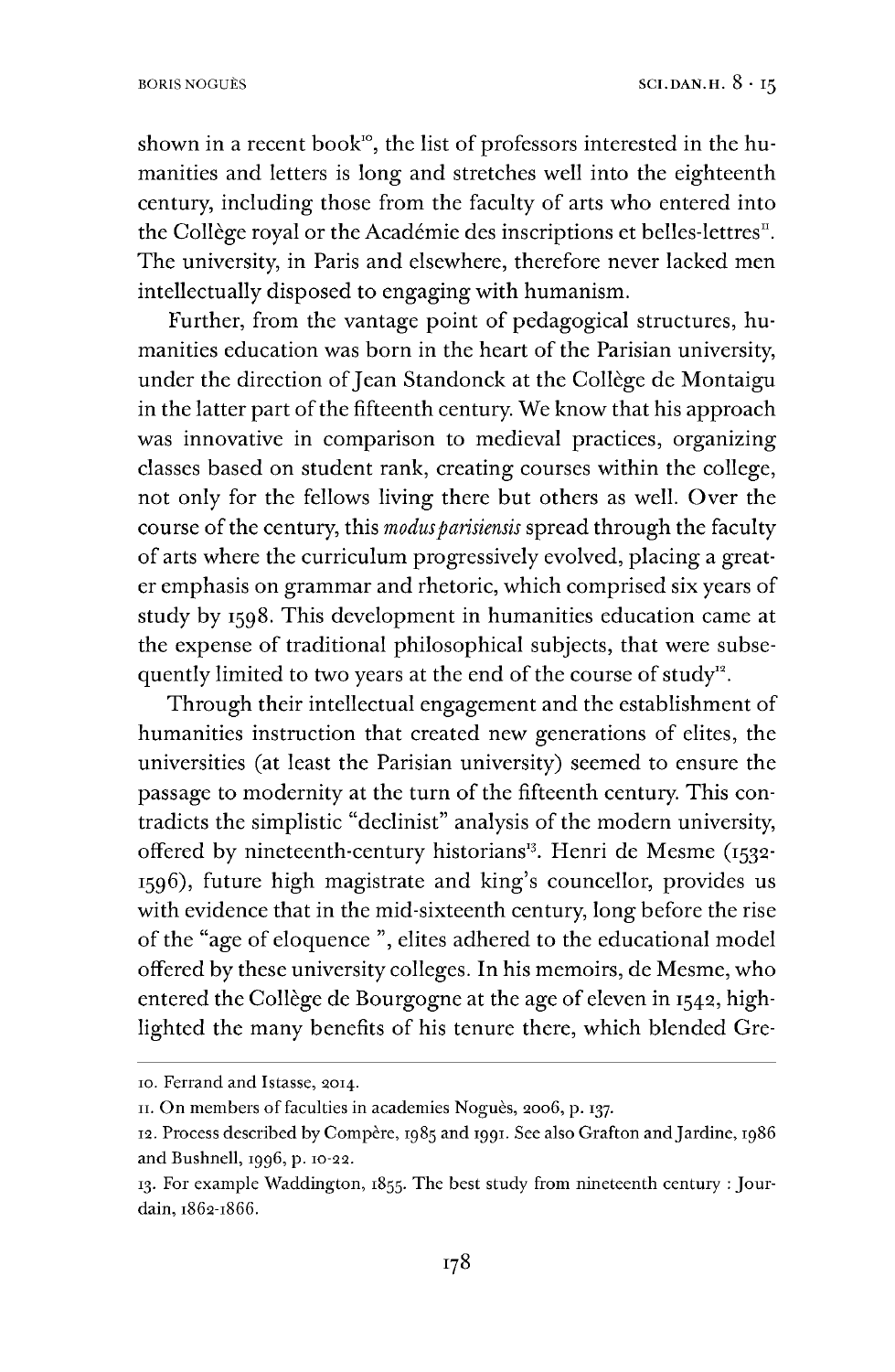co-Roman culture, self-discipline, and the formation of elite net-works<sup>[14](#page-5-0)</sup>.

Despite these successes, however, it is important to note that the integration of new knowledge was limited in the university. Particularly striking is how, over the course of their careers, major figures distanced themselves from the institution. Fichet left Paris after 1472 for an Italian career. Lefèvre and then Ramus came into conflict with the university<sup>[15](#page-5-1)</sup>. The opposition between the university and the humanists, readily suspected of reformist sympathies, is evident in a number of individual biographies. In fact, the upper faculties and the traditional parts of the arts faculty (the theologically-oriented philosophers) long remained doubtful, even hostile, to this type of instruction. Numerous conflicts between the faculty of arts and its rivals during the seventeenth century reveal that professors of gram-mar and rhetoric struggled to gain recognition<sup>[16](#page-5-2)</sup>. Despite the number of years of study dedicated to grammar, poetry and rhetoric, these subjects had no place on the tests given for the *maltrise és arts.* The exams that crowned the arts curriculum only dealt with the last two years of philosophy, namely with the traditional disciplines of logics, physics and metaphysics<sup>[17](#page-5-3)</sup>. Moreover, aside from the introduction of humanism, revisions to the content of the curriculum were, on the whole, extremely slow and superficial, and the frame of the four faculties stayed unchanged.

#### *i. 2 When theNon-University College CapturedElite Education*

If we expand our analysis beyond the matrix of the Parisian university, we see that this new humanistic instruction had rapidly grown outside the University of Paris's monopoly. The clearest example of this was the establishment of the Collège des lecteurs royaux in 1530,

- <span id="page-5-0"></span>14. Memoirs quoted by Malte-Brun,1809, t. 6, p. 269. See also Chartier, Compère and Julia, 1976, "Les pratiques éducatives des robins parisiens", p. 171-173.
- <span id="page-5-1"></span>15. Ramus et l'université, in Cahiers Saulnier, 2004 [see Ramus, 2004].

<span id="page-5-3"></span><span id="page-5-2"></span><sup>16.</sup> On the corporative sense of the conflict between faculties, Noguès in Amalou and Kouamé, forthcoming ; Jourdain, 1862-1866 ; Nogués, 2006, p. 64-67 and p. 95-106. 17. Nogués, 2009, p. 95-134.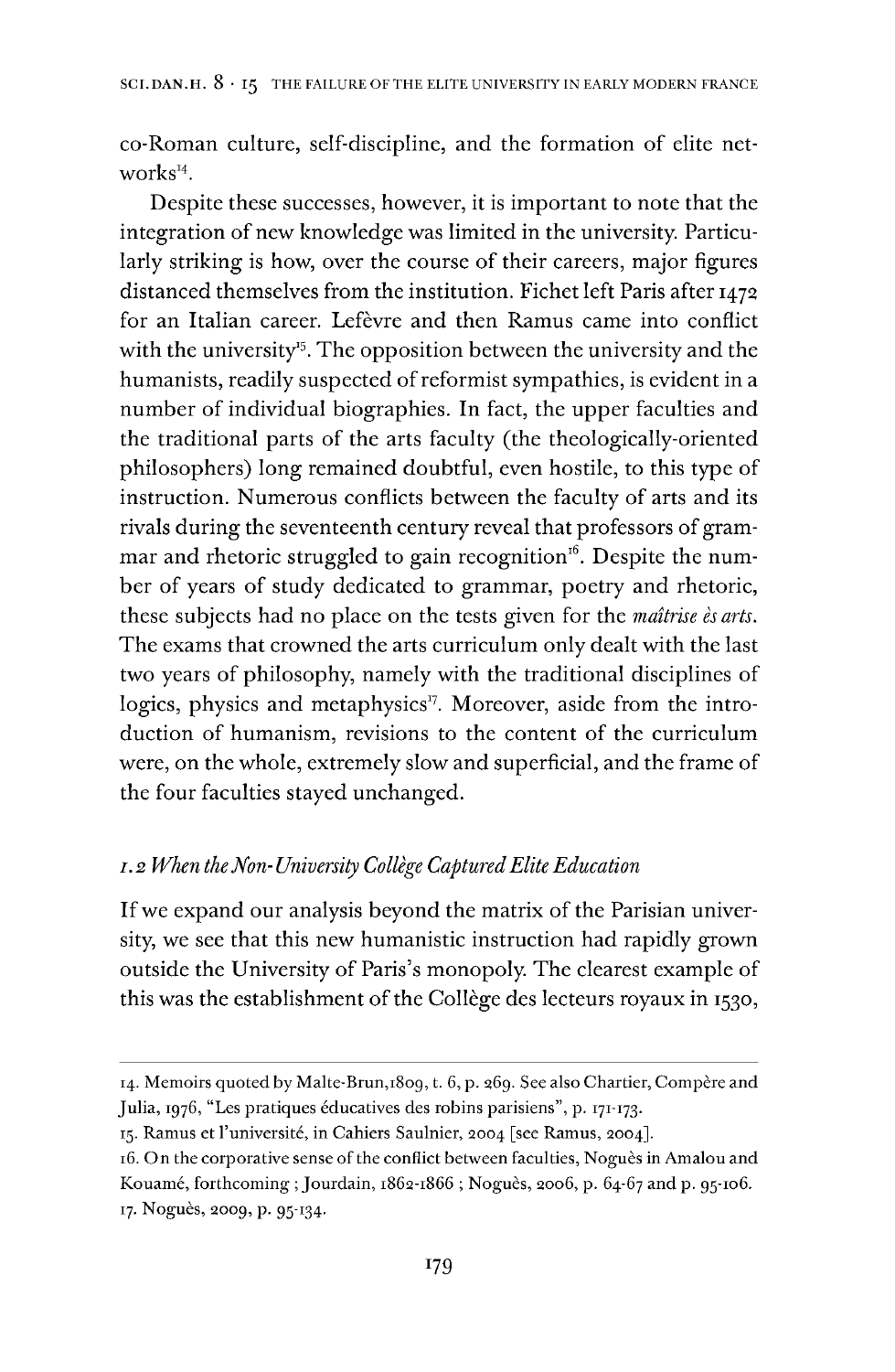

FIGURE 2: A competitor of the university of Paris : le Collège royal, engraving from Claude Chastillon, *Legrand college royal,* 1612.

independent of the university $^{18}$  $^{18}$  $^{18}$ . Its mission was indeed to offer subjects excluded from the traditional curriculum (Hebrew, Greek, mathematics for the first endowed chairs). The creation of a structure beyond the university points to the King's lack of confidence in the institution'<sup>s</sup> ability to adapt - and his preference for an institution directly depending on him and that could contribute to his glory. Here the relative autonomy of the university was certainly a handicap. Before a chair in medicine in 1542, the establishment of a chair in Latin oratory, assigned to Latomus in 1534, signaled more direct competition with the instruction already offered by the faculty of arts<sup>[19](#page-6-1)</sup>. The 1551 nomination of Ramus as royal reader in philosophy and oratory, when the university had condemned his book attacking Aristotle in 1543 and forbid him to teach philosophy, made the Collège royal a refuge for breakaway thinkers. Here, we also see the Royal College's ability to attract the best elements of the university. Furthermore, in addition to the promised salary, the prestige of a chair backed by royal patronage was certainly more appealing than the relative anonymity of university chairs. More widely, even if it is necessary to qualify the judgment, as seen above with Fichet and the others, from the 1530s, the Parisian intellectual world appeared more

<span id="page-6-0"></span><sup>18.</sup> See Lefranc, 1893.

<span id="page-6-1"></span><sup>19.</sup> Lefranc, 1893, p. 6.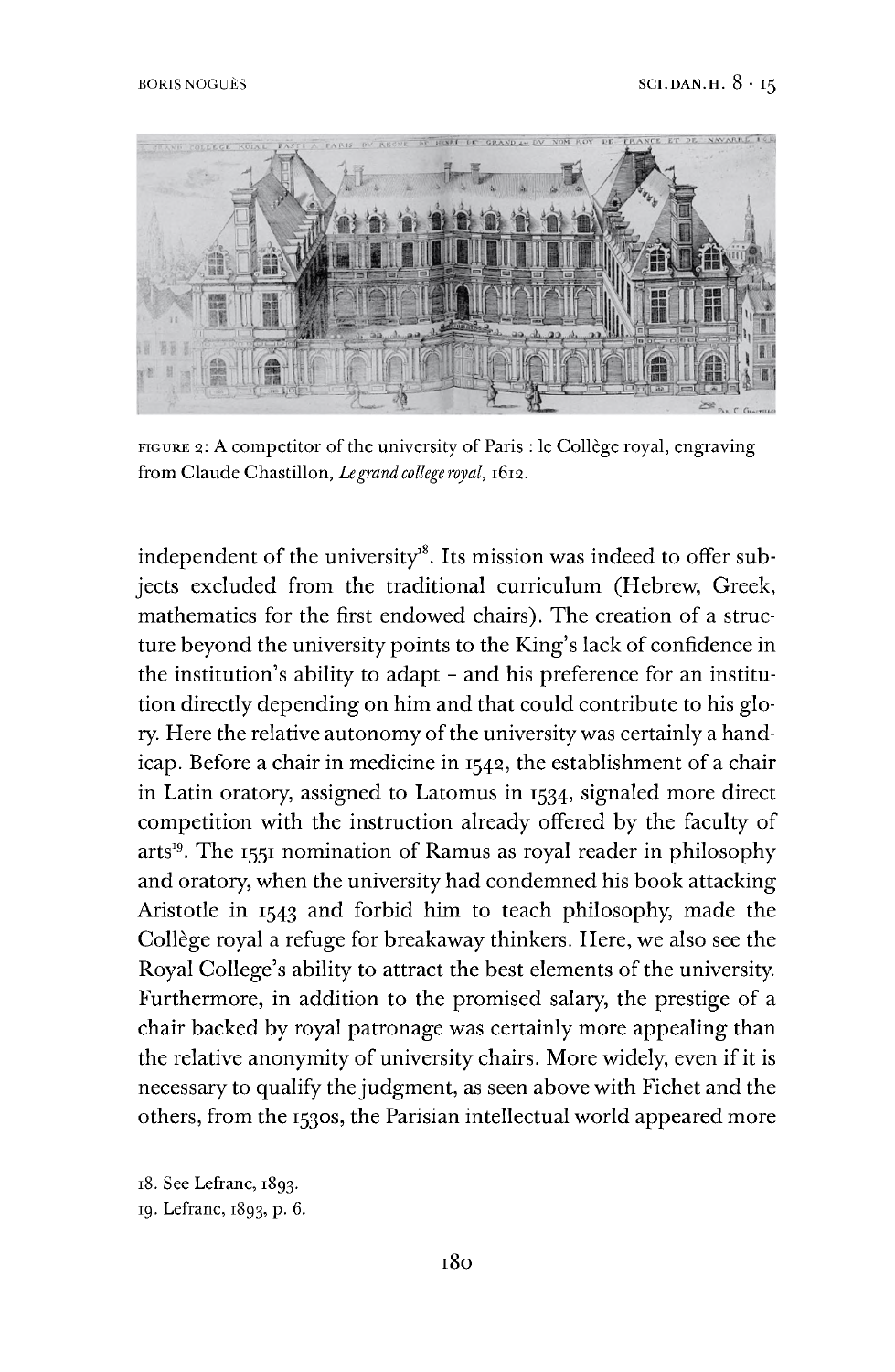and more to part on both sides, the new humanist galaxy and the " ignorante Sorbonne", according to Clément Marot's word<sup>20</sup>.

The success of the *modus parisiensis* also served to increase the number of competitors, in both Paris and the provinces. The model initially spread to other university towns in the provinces, like the college de Guyenne in Bordeaux, staffed by Parisian instructors including Jean de Tartas (1533), from the Parisian college of Lisieux, and André de Gouvea (1534-1547), former principal of Sainte-Bar $be^{2t}$ . Most importantly, humanities instruction rapidly escaped the university's orbit. Between the middle of the Sixteenth century and the first third of the seventeenth century, often due to the initiative of urban notables (who wanted to provide to their children an education in the immediate nearness), existing city schools were transformed into humanities colleges and other establishments were created *exnihilo[201](#page-7-0)2234.* The movement became all the more competitive with the construction of a network of Jesuit colleges, from 1556 in France<sup>33</sup>. François de Dainville estimated that 40000 pupils were enrolled in these Jesuit colleges in 1627 (about two-thirds of the French *collégiens*)<sup>24</sup>. From its opening in 1564, the Jesuit college of Clermont in Paris (later renamed Louis-le-Grand) enjoyed immense

<sup>20.</sup> "[...] wishes ill to me the ignorant Sorbonne. Very ignorant it shows herself in being the enemy of the noble trilingual academy your Majesty has created [the College royal]. It is clearly manifest that within her precincts, against your Majesty'<sup>s</sup> will, is prohibited all teaching of Hebrew or Greek or Latin, she declaring it heretical. O poor creatures, all denuded of learning, you make true the familiar proverb, Knowledge has no such haters as the ignorant." ("Me veut du mal l'ignorante Sorbonne/ Bien ignorante elle est d'estre ennemie/ De la trilingue & noble Académie/ Qu'as érigée. Il est tout manifeste/Que lå dedans, contre ton veuil céleste/Est défendu, qu'on ne vienne alléguant/Hébreux, ni Grec ni Latin élégant/Disant que c'est langage d'hérétiques./O pauvres gens, de savoir tous étiques !/ Bien faites vrai ce proverbe courant/Science n'a haineux que l'ignorant"), Clément Marot, "Epitre au roi de son exil de Ferrare", 1535, in Auguis, 1824, P- 96.

<sup>21.</sup> Compère and Julia, 1984, p. 142-143.

<span id="page-7-0"></span><sup>22.</sup> On this phenomenon, Compère and Julia, t. 1 et 2, 1984-1988.

<sup>23.</sup> Fouqueray 1910-1925 ; Delattre, 1940-1957 ; Dainville, 1978, (especially p. 53-73) ; Chartier, Compère and Julia, 1976, p. 167 and 186-190; Compère and Julia, 1984-2002 ; Julia, 1986, p. 148-152.

<sup>24.</sup> Dainville, 1957.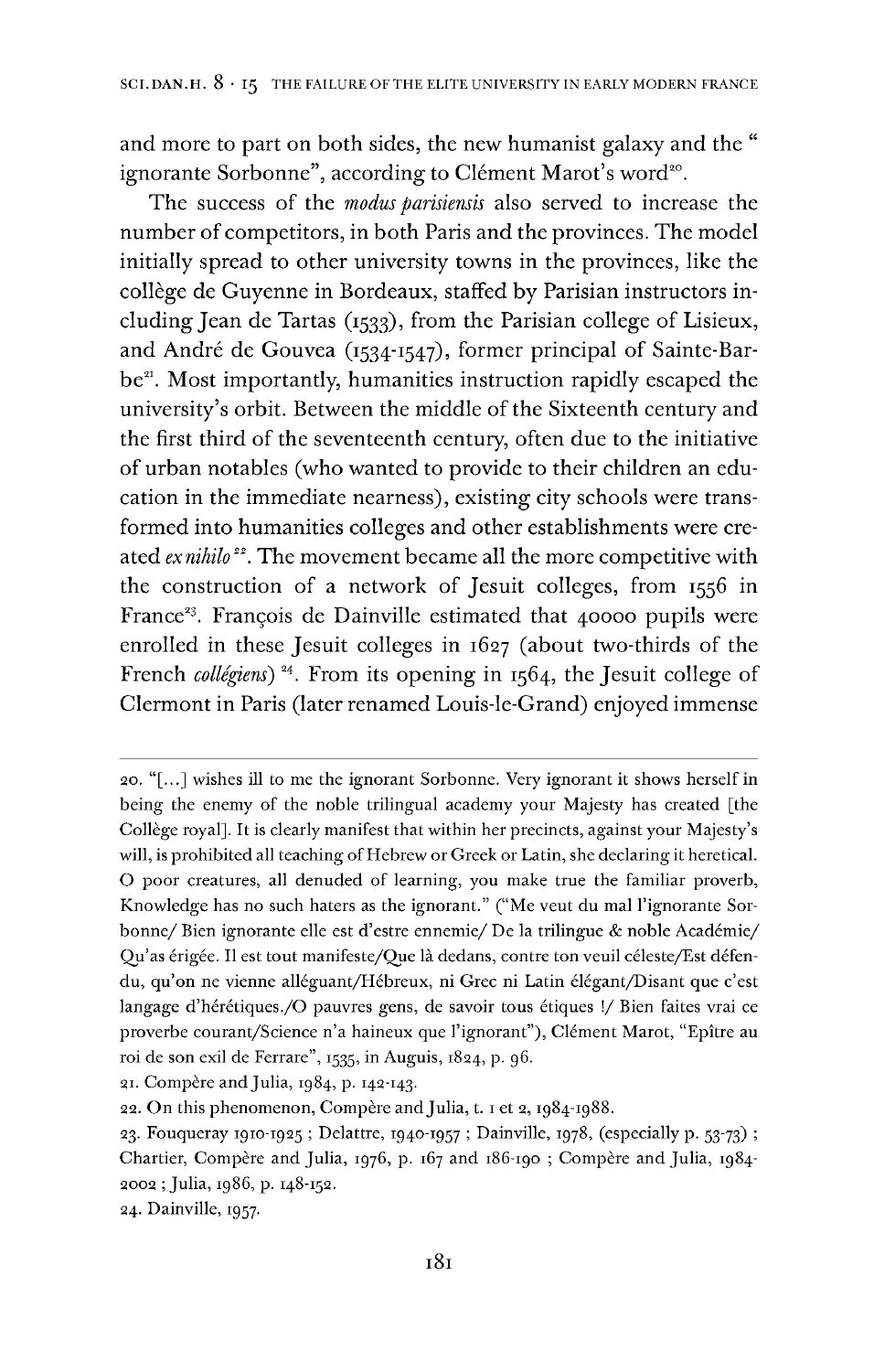success, attracting an academic clientele from the court and upper aristocracy<sup>25</sup>. In 1711, the Jesuit friar Croizet triumphantly described the institution: "Each day one can see the wealthy heirs of the kingdom's most illustrious families, the sons of dukes and noble peers, even princes from abroad, coming here to learn<sup>26</sup>." Never integrated into the university, Louis-le-Grand is the indisputable college of French elites.

The triumph of the Jesuit model over that of the university stems from several factors : religious (the guarantee of Catholic orthodoxy), political (the support of the King), and financial (they systematically had more funds than secular establishments, which allowed them to offer free instruction<sup>27</sup>). We can add to this list the quality of their grammar and rhetoric courses as well as the pedagogical know-how of a congregation that could depend on a great deal of stability and a large pool of skills and talents<sup>28</sup>. Moreover, the Jesuits developed boarding schools far from major cities that offered a wealthy clientele an education that extended beyond the humanities. The prototype was the collège de La Flèche which opened in 1604; its equivalent among the Oratorians was the collège de Juilly (1641)<sup>29</sup>. These establishments offered a global education in addition to the humanities, including courses on drawing, fencing, mathematics, geography, and foreign languages - subjects absent from the university, but sought after by men whose future was in the military or at court. In all cases cited, the study of the archived class rosters demonstrates that this type of establishment was at the center of elite education, placing instruction in the hands of the congregations and thereby bypassing the university. In the end, the intellectual and social success of the humanist model of education in the sixteenth century permitted, above all, the development of competition. The university lost its monopoly on learning and elite intellectual training.\*

<sup>25.</sup> Brüter, 2002, p. 359-407.

<sup>26.</sup> Letter from the Père Croizet, 1711, quoted by Compère, 1985, p. 116-117.

<sup>27.</sup> Nogués, 2012, p. 45-60.

<sup>28.</sup> Nogués, 2013.

<sup>29.</sup> Rochemonteix, 1889 and Broglin, 1978. On the elite boarding schools, Frijhoff andJulia 1981.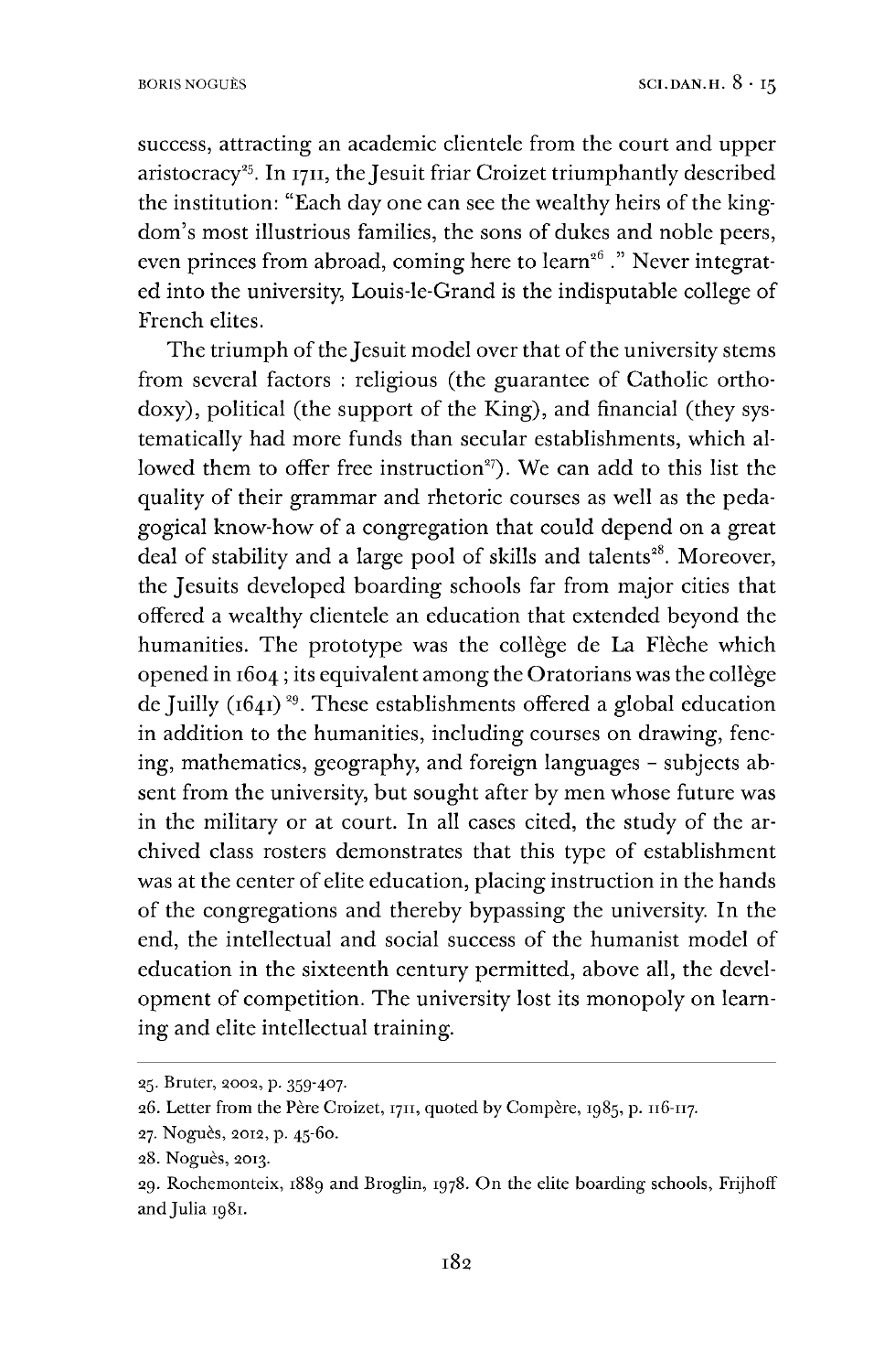## *i.ß The University, Guardian ofTraditionalKnowledge in the Seventeenth andEighteenth Centuries*

An additional aspect marked the intellectual history of French universities : their reputation for ideological conservatism. In essence, the university saw itself as a conservatory for fixed knowledge, which it had to protect from alteration<sup>[30](#page-9-0)</sup>. This was equally true for the faculty of theology, guardian of Catholic orthodoxy, where cen-sure occupied an essential place in the doctors' activities<sup>[31](#page-9-1)</sup>. The same remark could be made about the other upper faculties, such as medicine. For a century (1566-1666), this discipline was embroiled in the antimony debate. While it is beyond the scope of the present paper to offer a systematic analysis of the end of this conflict that, in 1651, opposed Jean Chartier, doctor-instructor at the faculty of medicine (as well as physician to the king and professor at the Royal College) and Guy Patin, dean of the faculty, the episode is rich in meaning and reveals the faculty's situation in the mid-seventeenth century<sup>32</sup>. The debate points to an attachment to Antiquity ; the faculty'<sup>s</sup> claims to professing the truth and regulating the circulation of knowledge through the censure of Chartier ; conservative individuals' control of the institution (Patin was dean) ; the strength of corporatist norms (Chartier was excluded from the group in 1651) ; the transmission of new ideas, despite these factors, outside of the institution ; and, finally, the submission of the institution to a Parliamentary political decision in 1666, as Chartier did not lack for wellplaced friends. The ironic gaze Moliére fixed on this medical milieu in the *Malade imaginaire* illustrated, at least for the author and his knowing audience, the critical distance that then separated the public from the university sphere. Diafoirus' tirade about his son can be heard as a reference to Patin's conservative positions in the early  $1670s$ <sup>33</sup>:

<span id="page-9-0"></span><sup>30.</sup> Revel, 1987, p. 75.

<span id="page-9-1"></span><sup>31.</sup> Higman, 1979 ; Martin, 1984 ; Martin and Minois, 1995. See also Neveu, 1993.

<sup>32.</sup> Chartier, 1651; Labrousse and Soman, 1986.

<sup>33.</sup> Defended thesis on  $18<sup>th</sup>$  december 1670, An sanguis per omnes corporis venas et arterias iugiter circumfertur, (quoted online by Capron).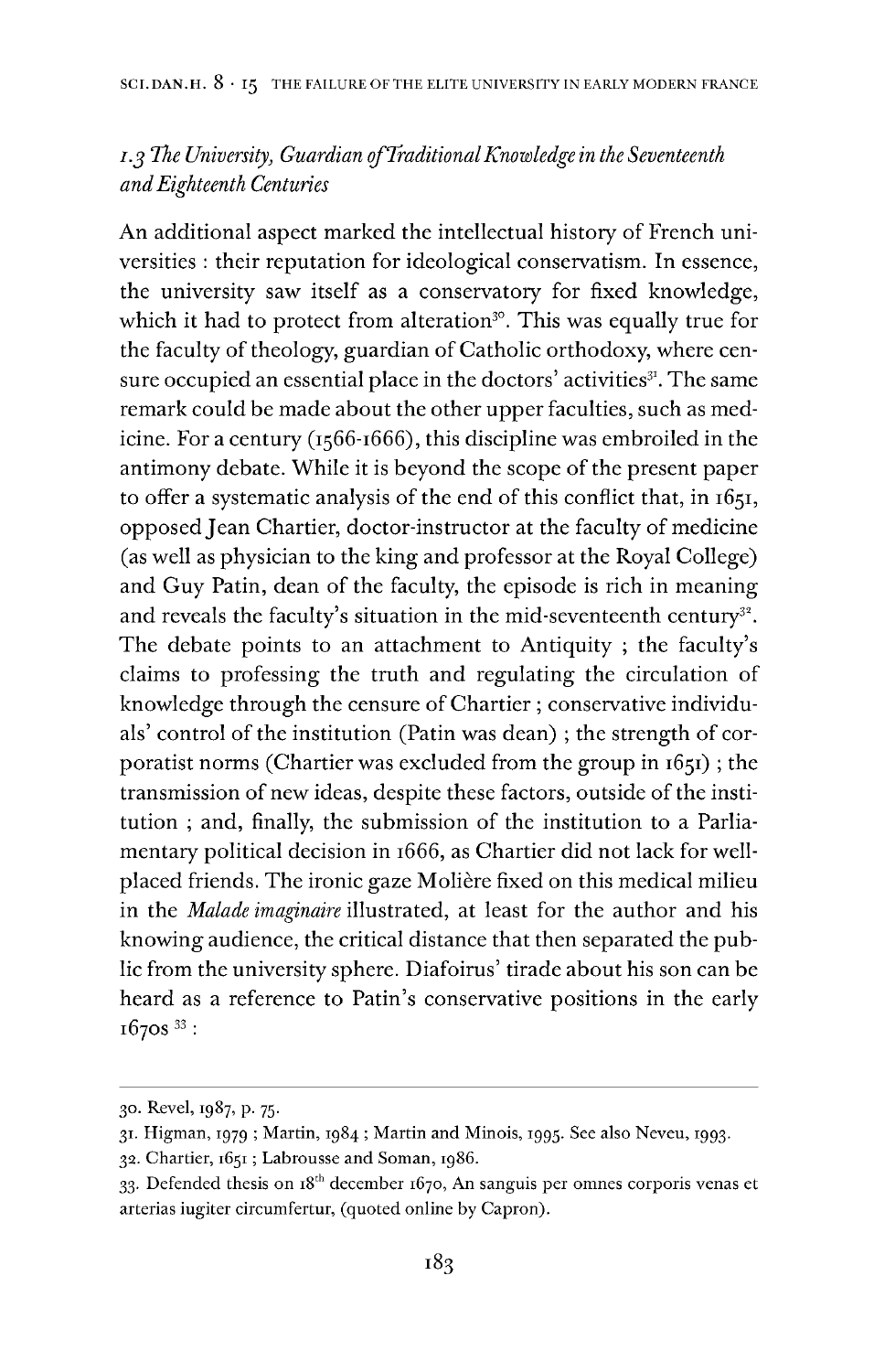" I can say, without vanity, that from that time till now there has been no candidate who has made more noise than he in all the disputations of our school. There he has rendered himself formidable, and no debate passes but he goes and argues loudly and to the last extreme on the opposite side. He is firm in dispute, strong as a Turk in his principles, never changes his opinion, and pursues an argument to the last recesses of logic. But, above all things, what pleases me in him, and what I am glad to see him follow my example in, is that he is blindly attached to the opinions of the ancients, and that he would never understand nor listen to the reasons and the experiences of the pretended discoveries of our century concerning the circulation of the blood and other opinions of the same stamp<sup>[34](#page-10-0)</sup>."

The judgment was just as severe in the 1750s, when the *Encyclopédie* denounced "the disputes of those cantankerous savants" and the methods and intellectual objectives of the contemporary university[35](#page-10-1).

Many other examples like these could be analyzed. A detailed examination of practices and intellectual postures would undoubt-edly complicate the depiction of the period as stagnate<sup>[36](#page-10-2)</sup>. The antimony affair demonstrates that, in the end, new ideas penetrated the university. The existence of debates and divisions within the faculties is reason enough to reconsider the apparent petrification of these institutions<sup>[37](#page-10-3)</sup>. However, an argumentative register common to all camps demonstrates that the debates that shook up the universities were those of specialists who shared a common *episteme*, as shown by Isabelle Pantin et Gérald Péoux about the antimony affair<sup>[38](#page-10-4)</sup>. Historians of science have only marginally revised the notion of a lag

<span id="page-10-0"></span><sup>34.</sup> Moliére, 1673, act II, scene 6.

<span id="page-10-1"></span><sup>35.</sup> Yvon in Diderot, 1751, article « Aristotélisme ».

<span id="page-10-2"></span><sup>36.</sup> See Brockliss, 1986, p. 251, « Contenu de l'enseignement et diffusion des idées nouvelles ». But this autor focused on learning, not on production of knowledge.

<span id="page-10-3"></span><sup>37.</sup> An other example of internal debate at the seventeenth century, in theology, Gres-Gayer, 2007.

<span id="page-10-4"></span><sup>38.</sup> Pantin and Péoux, 2013, introduction : "The doctors of the Faculty of Medicine of Paris showed their common culture through the formal homogeneity of their publications, even though they made their disagreements a spectacle".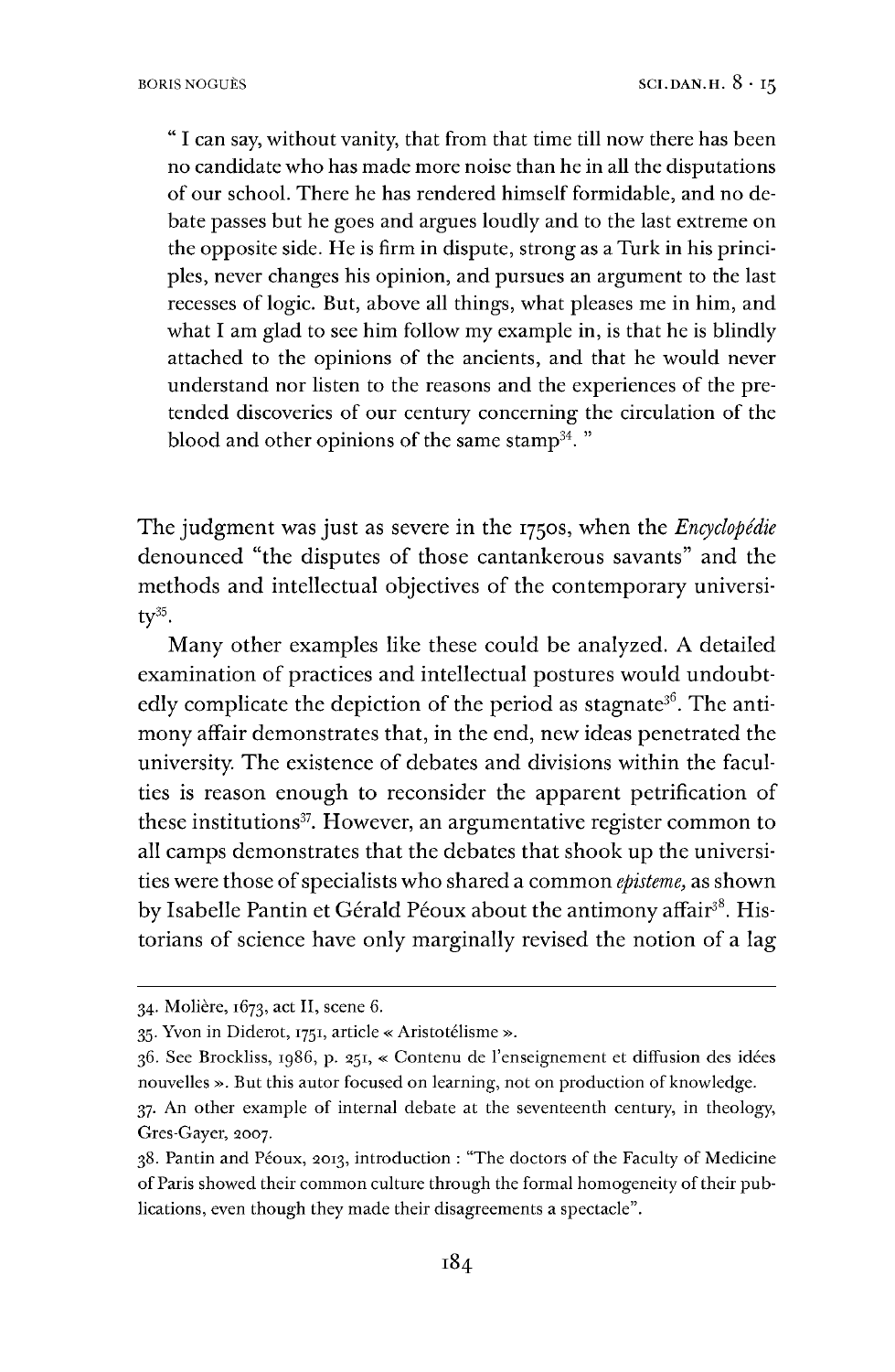between university learning and knowledge produced elsewhere that responded to societal demands. The condemnation of the modern university's conservatism by its contemporaries shows well that the changes scholars today and in the past have identified were imperceptible and insufficient for the men of the eighteenth century.

These conservative positions stemmed largely from the ideological homogeneity of the academic corps. The professoriate was in the strongest sense of the term a corporation, whose members shared not only a profession, but also a means of entering into it, exercising it, and a set of common values. This was still an *universitas magistrorum etscholarium ,* not yet the *universitasscientiarum.* The required university degrees served as an efficient ideological filter that sifted out non-conformist thinkers. In theology, the positions of the theses were beforehand censored, before being printed in the form of poster and posted in the city, so that each could inquire and denounce possible abnormalities<sup>[39](#page-11-0)</sup>. Even in arts, medicine or law, all the statuses specified that the "doctrine" and the morality of the candi-dates must be verified<sup>[40](#page-11-1)</sup>. For the most part, professors also belonged to the Church<sup>[41](#page-11-2)</sup> and were consequently subject to increasingly strict ideological control between the Reformation and the Jansenist controversy. A final characteristic that marked this milieu in the seventeenth and eighteenth centuries was a low level of professional mobility; these men generally practiced in the town where they had studied. If in the sixteenth century cities competed to attract the brightest professors (and in their wake numerous students), during the latter period this *mercato* disappeared, as did student mobility<sup>42</sup>.

Cause or consequence of this conservatism, beginning in the seventeenth century universities faced in their role as institutions of knowledge enormous competition from new royal foundations. We can cite the French Academy (established in 1635) and the Jardin du roi (1635 also, future Natural History Museum), the Royal Acade-

<span id="page-11-0"></span><sup>39.</sup> Piales, 1757, p. 441 and 447 ; Durand de Maillane 1761, t. 1, p. 461.

<span id="page-11-1"></span><sup>40.</sup> For Paris,Jourdain 1862-1866, piecesjustificatives, statuts de la faculté des arts, p. 6, art. LXII; statuts de la faculté de droit canon, p. 12, art. XXIII.

<span id="page-11-2"></span><sup>41.</sup> Nogués, 2006, p. 96-100 on the Faculty of arts and Piales, 1757, p. 443 on the theology.

<sup>42.</sup> Nogués, 2013, p. 75.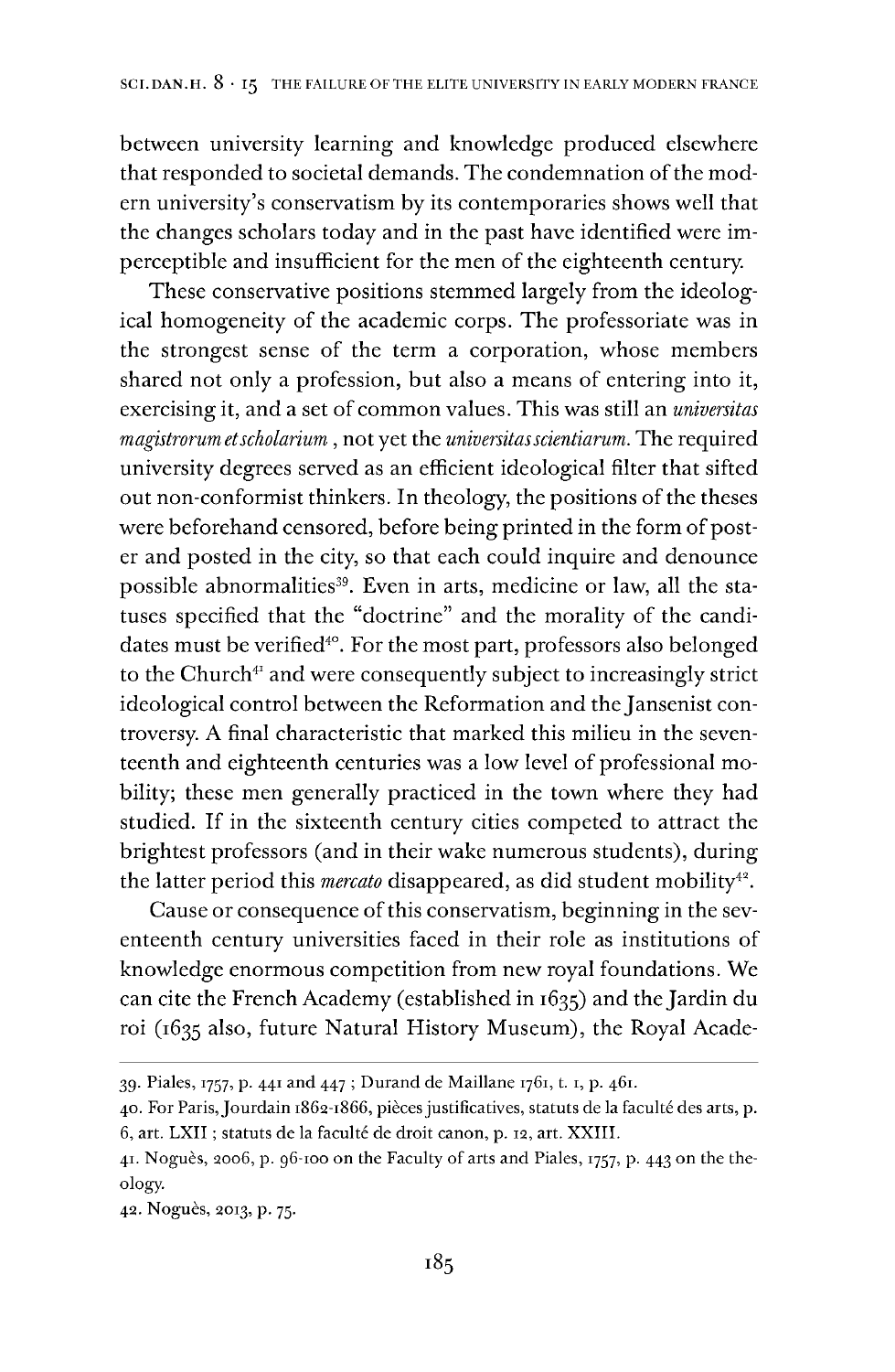mies of Painting and Sculpture (1648), of Inscriptions and Belles lettres ( $1663$ ), of Sciences ( $1666$ )<sup>[43](#page-12-0)</sup>. These institutions were distinguished by their royal protection and their specialization in new domains (history, mathematical and physical sciences). Their charters gave them a dual expert mission: to regulate knowledge within their field, and to foster research, through the activities of their members or, in the eighteenth century, through public competi-tions<sup>[44](#page-12-1)</sup>. They were followed at the end of seventeenth century and at eighteen century by a series of provincial academies foundations. Even if some academics entered the academies, these were institutionally completely separated from universities. In contrast to French universities, few of whose faculty members are remembered by posterity, these academies brought together the most illustrious savants and men of letters, from d'Alembert to Voltaire and Lavoisier, and energized scientific life through their networks of provincial and foreign correspondents. In this way, the regulation and advancement of the new sciences moved toward institutional structures foreign to the universities.

# 2. The Judge, the Priest, and the Officer: Three Figures of Failure

A similar phenomenon is noticeable in the university's role in the training of officers. We will look at the cases of judges, clergymen, and military officers whose vocational training illustrates the development of the new educational institutions.

#### *2. i The DeficientEducation ofJurists*

At the beginning of the early modern era, law faculties in France benefited from a favorable situation. As elsewhere in the West, the

<span id="page-12-0"></span><sup>43.</sup> On academies in France, Michaux, 2007 (2008), p. 73-86 ; Roche 1978 and 1996, p. 643-658.

<span id="page-12-1"></span><sup>44.</sup> Tits-Dieuaide, 1998, p. 87. About the opposition between academy and university, see D'Alembert, 1751, article "Académie", and the workshop organized by Blocker and Ribard, 2014.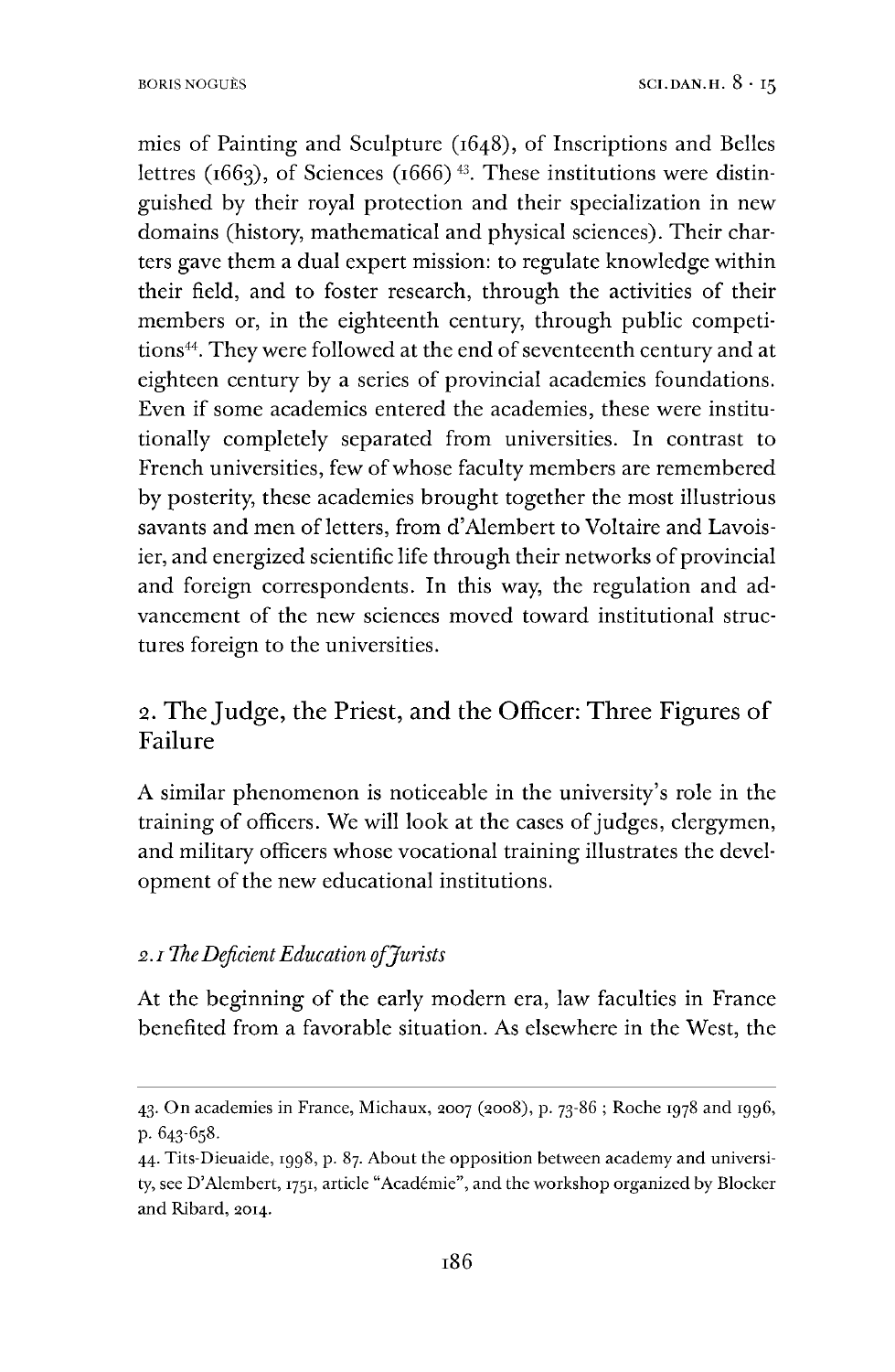number of positions requiring administrative competency in-creased<sup>[45](#page-13-0)</sup>. The abundance of opportunities was furthered by the dictates of the French monarchy, which progressively made holding a *licence* a requirement for joining the legal professions, between the Ordinance of Blois in 1498 and the seventeenth century<sup>[46](#page-13-1)</sup>. Notably for our discussion about the failure of the elite university, during this period a singular importance came to be placed on the diploma as a guarantee of advanced skills. The concept of ability or skill was recurrently taken up in royal mandates intended to improve the quality of instruction and the rigor of exams<sup>[47](#page-13-2)</sup>. Thus, the monarchy had the political will to align the issuing of university diplomas with the formation of quality candidates, particularly beginning with the reform of 1679 : "That those who will want to take degrees will have, after two years of studies, to undergo a particular examination, and if they are found sufficient and capable, they will support an act publicly, during two hours at least, to be graduate, and to obtain the letters of license, they will undergo a second examination at the end on the aforementioned three years of studies, after which they will support a public act<sup>[48](#page-13-3)</sup> ". This precision shows that there was a true will of the monarchy to set up inside universities a real selection of the candidates based on "capacities".

The university's dysfunctionality and the numerous frauds committed by students, however, led to the failure of this policy. This failure was condemned multiple times by contemporaries such as Jean-Jacques Piales, who wrote in 1757 : "There are universities which grant the degrees de *bachelier* or *licencié* of law sometimes to people who ignore the basics of the Latin language. [...Some leave Paris] without having studied in any university, return after fifteen days decorated with the titles of bachelier or licencié of law<sup>[49](#page-13-4)</sup>." Historians have analyzed this in detail, emphasizing false certificates of assiduity, diplomas obtained at complacent universities, like Reims,

<span id="page-13-0"></span><sup>45.</sup> Stone, 1964 and 1974.

<span id="page-13-1"></span><sup>46.</sup> Isambert and Jourdan, 1829, t. XIV, 1559-1589, Paris, 1829, t. XI, 1483-1514, p. 347, t. XIX, 1672-1686, p. 229.

<span id="page-13-2"></span><sup>47.</sup> On the attempts at reforms, Julia and Revel, 1989.

<span id="page-13-3"></span><sup>48.</sup> Damiens de Gomicourt, 1778, t. 4, p. 76.

<span id="page-13-4"></span><sup>49.</sup> Piales, 1757, preface, p. VIII-IX.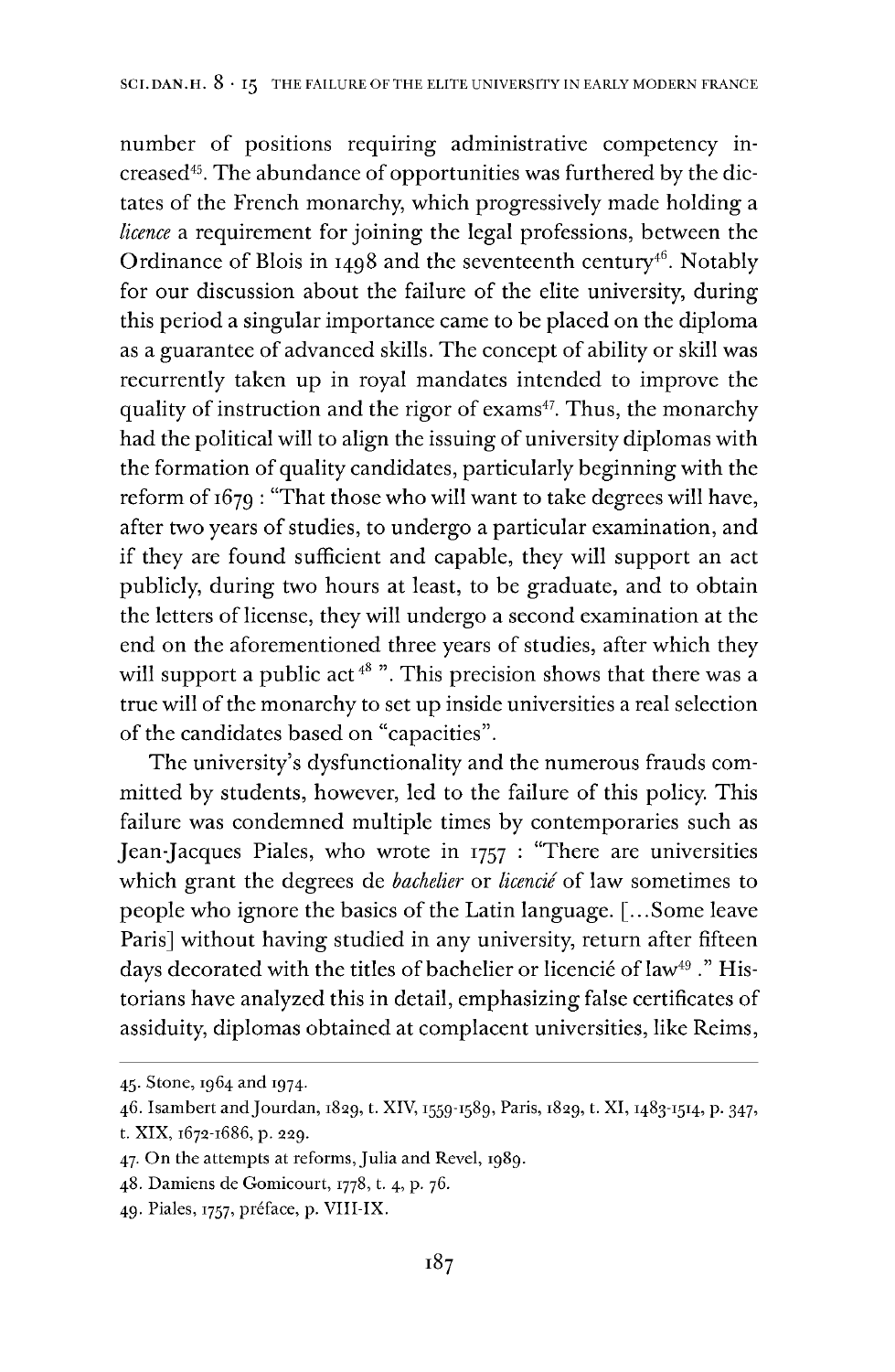Orléans or Orange (since a Bachelor's degree obtained anywhere in France is valid troughhout the kingdom), and the fact that exams were not at all difficult, as universities engaged in a competition of leniency<sup>50</sup>. In addition, to confirming the universities' dysfunctionality by contemporary standards, historians have also examined the meaning of university degrees in *Anden Régime* society. The *licence* was, then, simply a regulatory obligation, unconnected to the future magistrate's practice, since Roman law was largely taught, whereas in northern France customary law was practiced $5<sup>1</sup>$ . Future magistrates trained themselves through practice, outside of the faculty, usually by first working as lawyers. This discrepancy reduced the *licence* in law to a formality that granted access to a social and professional group. Thus, aside from its ritual function, the exam essentially served as a social and professional (but not intellectual) filter<sup>52</sup>. In the case of venal offices, only birth determined career paths. Not surprisingly, the social origin of the jurists is superior to that of the pupils of the other faculties, while this degree is exactly the least selective intellectually<sup>[53](#page-14-1)</sup>.

There was, therefore, a link between the university and the legal world, but this link did not correspond in any way to that implied by the definition of elite universities mentioned above; the university served more as a means of assuring the social reproduction of elites than of forming competent jurists.

#### *2.2 The University andthe Tridentine Clergy*

In theology, the licence and doctorate opened doors to successful ecclesiastical careers beginning with the Concordat of 1516<sup>[54](#page-14-2)</sup>. Admission was based on the candidate's doctrinal conformity and social origins (in the middle of the eightennth century, a license de théol-

<sup>50.</sup> Julia and Revel, 1989, p. 116-151.

<span id="page-14-0"></span><sup>51.</sup> On late development of French law, Edit d'avril 1679 de Saint-Germain-en-Laye, article 14, in Isambert and Jourdan, 1829, t. XIX, p. 199.

<sup>52.</sup> Arrow,1973 ; Julia and Revel, 1989, p. 168 ; Rasche, 2007, p. 150-273.

<span id="page-14-1"></span><sup>53.</sup> Kagan, 1975,. See also Chartier, Compere andJulia, 1976, p. 277.

<span id="page-14-2"></span><sup>54.</sup> Gérardin, 1971, p. 44.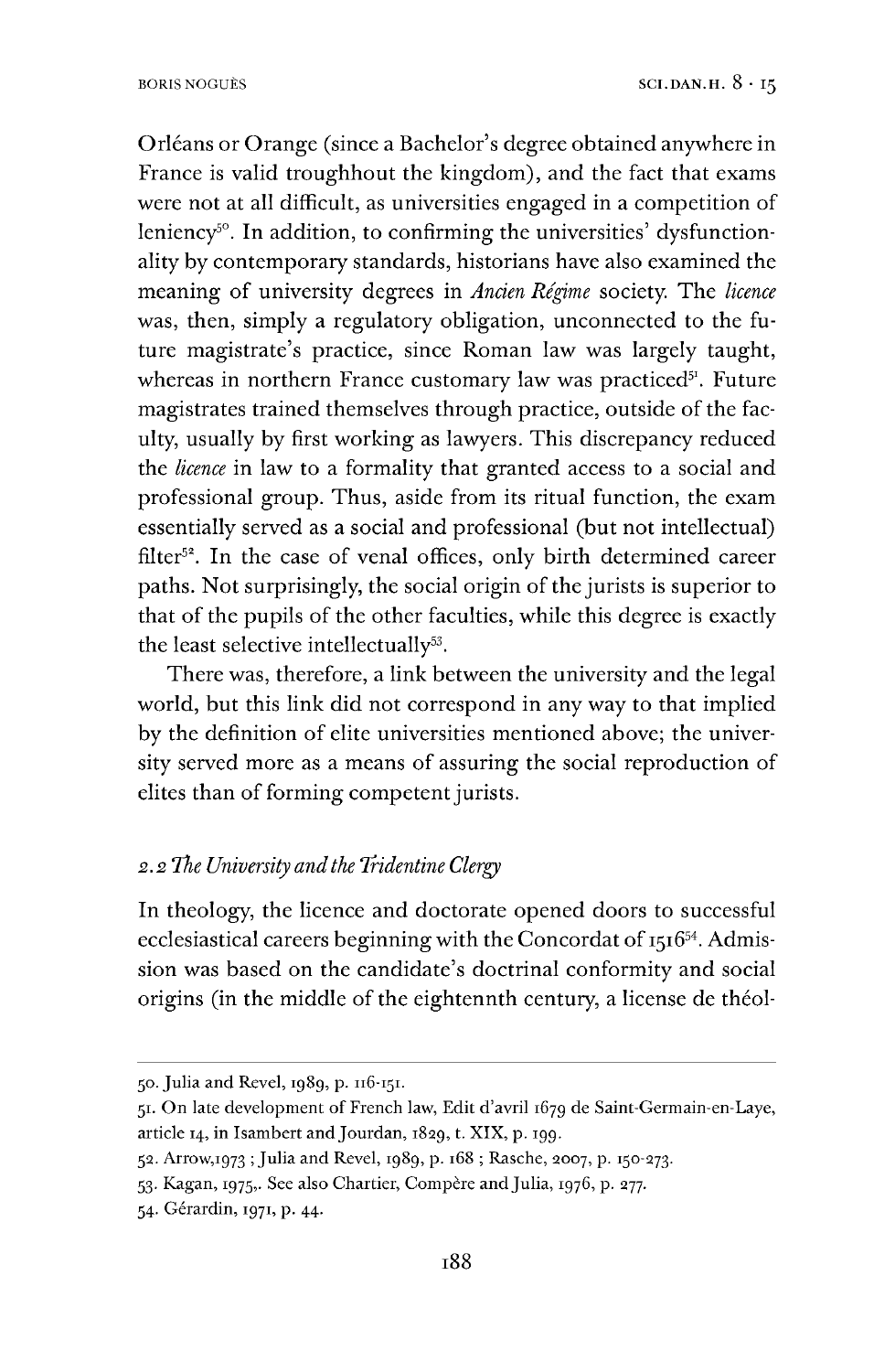ogie costed approximately 500 pounds in Paris<sup>[55](#page-15-0)</sup>, two or three years of income for a labourer). Yet theology was traditionally more socially diverse than the other professions, particularly due to scholarships theoretically reserved for poor students. Unlike the law schools, theology degrees did not have the reputation of being just given away. In Paris, exams taken for the licence resulted in merit rankings, useful for career advancement<sup>[56](#page-15-1)</sup>. In the eighteenth century, the pursuit of scholarly excellence led to a national competition to recruit young poor clerics for the small Robertin community (inside the Saint-Sulpice seminary, founded in Paris in 1642). According to abbé Baston, who passes the competition in 1758, they would have been fifteen admitted persons on sixty already hand-picked candidates, what testifies of the selectivity of the test<sup>[57](#page-15-2)</sup>. These students roomed and boarded as fellows and benefited from strict intellectual training by young *maitres de conferences* who taught them debate in an intense atmosphere of intellectual emulation, rounded out with courses at the Sorbonne. The selection of the scholars and quality of instruction unarguably made this an elite institution that in some ways prefigured the French Ecole normale (supérieure) of the nineteenth century. It is important to note, however, that this unique institution was situated on the margins of the Parisian university. This exceptional example therefore sets into relief the limits of the theological training offered in the faculties.

These limits are even more convincingly illustrated by the development of an extensive network of over one hundred diocesan seminaries, founded between  $1642$  and  $1700^{58}$  $1700^{58}$  $1700^{58}$ . The Counter-Reformation created an avenue for the profound redefinition of the secular clergy, who were to be modeled on the figure of the "good priest" — well educated and equipped with particular moral qualities. To instruct this type of cleric, the seminars strove to offer useful theological training, shape the future friars' spirituality, and develop a durable *habitus.* Of course, the seminaries did not necessarily offer

<span id="page-15-0"></span><sup>55.</sup> Piales, 1757, p. 443 and p. 445.

<span id="page-15-1"></span><sup>56.</sup> Piales, 1757, p. 441-442 and Baston, 1897-1899, t.i, p. 100-106.

<span id="page-15-2"></span><sup>57.</sup> Baston, 1897-1899, p. 37-38.

<span id="page-15-3"></span><sup>58.</sup> Degert, <sup>1912</sup> and Julia, 1988, On the first seminaries, Vénard, 1983, p. 1-17.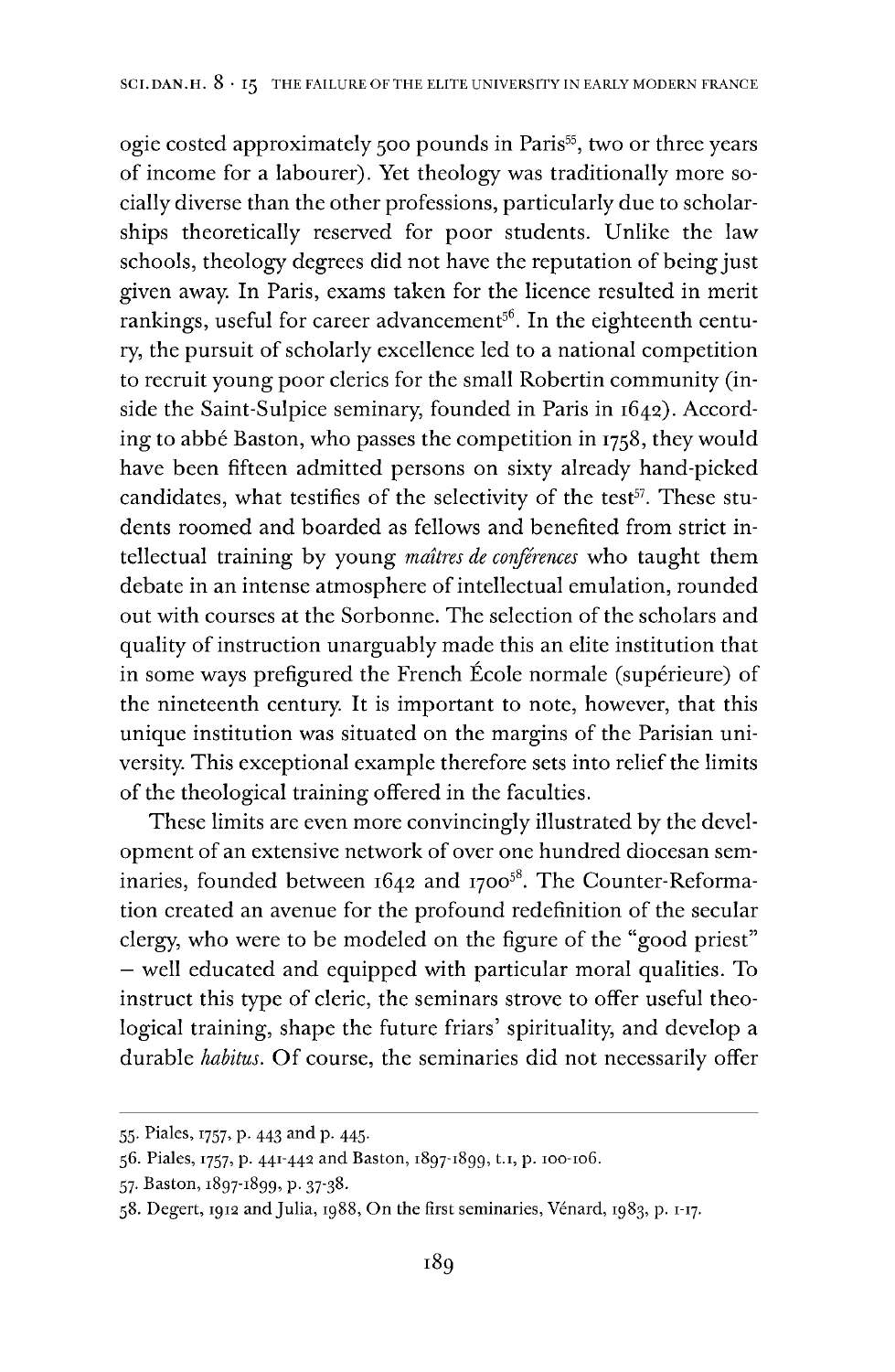enormous intellectual prestige and the contents of their teaching were soon considered as archaic<sup>[59](#page-16-0)</sup>, but the success of the formula was indisputable, given the efficacious acculturation of the seminarians. This model illustrated the need for a new organization that could provide the Tridentine clergy with a global education, since faculties and colleges welcomed students with heterogeneous motivations, who lacked a vocational calling, and who, by and large, managed to avoid communal life, living independently in town. In this way, the seminary model points to the faculty of theology's limitations. It could only transmit purely intellectual knowledge that was, moreover, often judged to be outdated.

## 2.5 *The Invention oftheFrench GrandeÉcole*

A final example will help us understand how the most cutting-edge training remained beyond the reach of the universities. The seventeenth and eighteenth centuries witnessed the refinement of the military sciences of artillery, engineering, and navigation. These fields required significant skills, especially in mathematics and drafting. The necessary disciplines, however, were all but absent from the faculty of art'<sup>s</sup> official curriculum (and even more so from that of the upper faculties). At the end of the seventeenth century, only the Jesuit colleges had a good network of chairs in mathematics<sup>[60](#page-16-1)</sup>. Even in Paris, it was not until 1688 that the College des Quatre nations specifically organized to create a permanent chair in mathematics $6<sup>i</sup>$ . The history of the study of physics in the faculty of arts illustrates an attachment to Aristotelian thought and a belated receptivity to Cartesianism and Newtonianism<sup>62</sup>. Elective course were often offered within or in conjunction with the colleges, like at college of La Marche at the end of the seventeenth century<sup>[63](#page-16-3)</sup>; as mentioned above,

<span id="page-16-0"></span><sup>59.</sup> Certeau, 1975 (used : folio 2002), "Les lois propres au groupe religieux : reduction au silence et administration cultuelle", p. 224 et sq.

<span id="page-16-1"></span><sup>60.</sup> Dainville, 1963.

<span id="page-16-2"></span><sup>61.</sup> Charter and regulations of the college des Quatre Nations, Archives Nationales, H<sup>3</sup> 2562, dossier 1.

<sup>62.</sup> Brockliss, 1986, p. 216-218.

<span id="page-16-3"></span><sup>63.</sup> Rules of the college of La Marche, end of the seventeenth century, quoted by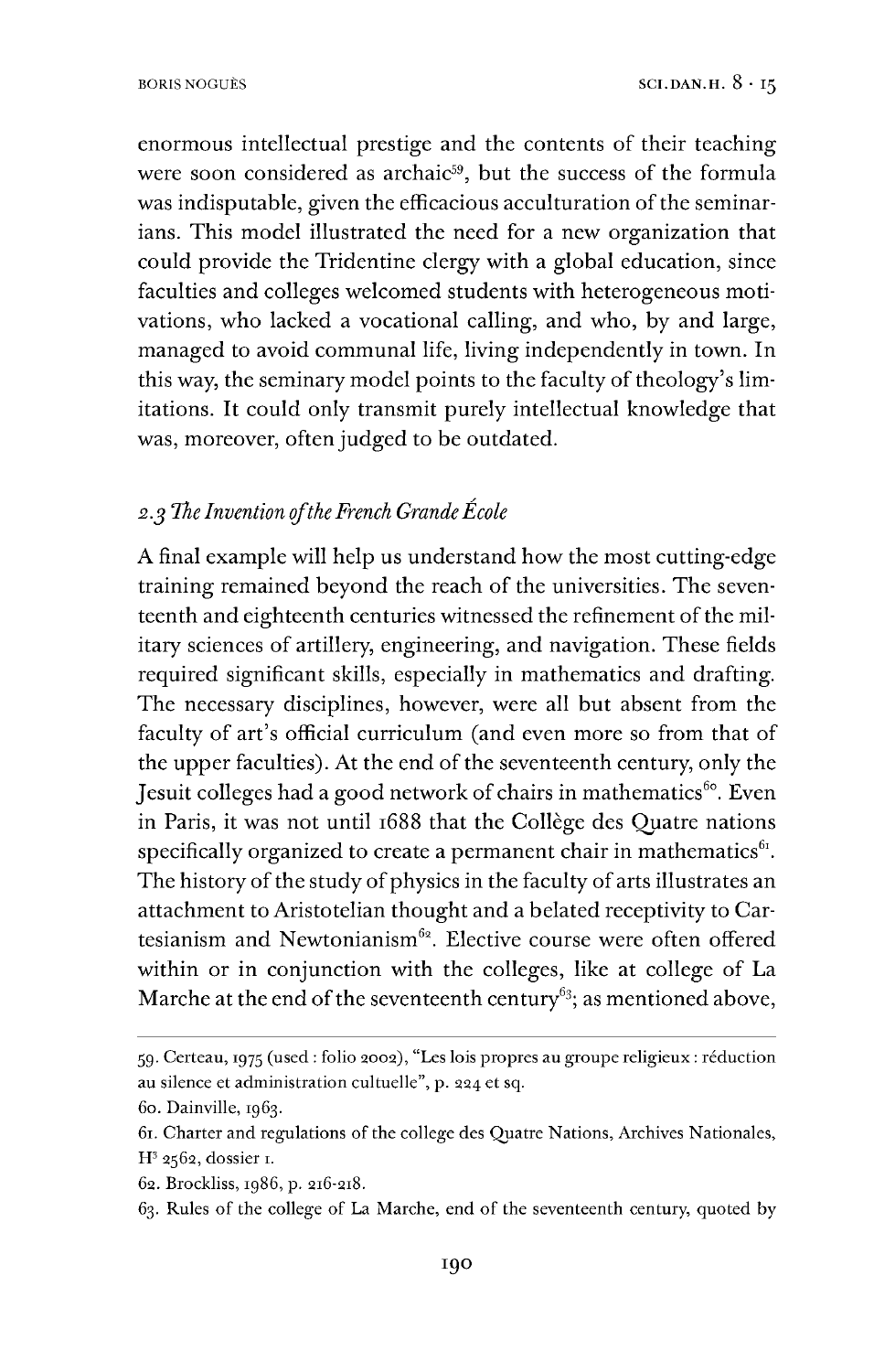these were among the advantages of the large aristocratic boarding schools in the provinces. However, electives associated with the humanities colleges were not systematically organized. They depended on the local availability of this or that instructor, and did not result in formal evaluations.

The need to institutionalize the training of the army's future technical officers through the creation of specialized establishments was felt early, with Richelieu instituting two academies in 1636 and 1641[64](#page-17-0). There, young nobles received French-language instruction in cartography, geometry, arithmetic, mechanics, optics, astronomy, economy, etc. These initiatives failed, however, by 1650, largely for financial reasons.

The first permanent schools designed exclusively to train naval officers, limited to the nobility, were thus created by Colbert in  $1669^{65}$  $1669^{65}$  $1669^{65}$ . Five artillery schools were founded in 1720. In the mid-eighteenth century the Ecole royale du Génie de Méziéres (1748) and the École royale militaire de Paris  $(1751)$  came into being, modeled on the cadet academies of Saint-Petersburg and Berlin, and, in the field of civil engineering, the Ecole des Ponts et chaussées was founded in 1747 $^{66}$  $^{66}$  $^{66}$ . The most successful of these institutions was the École du Génie de Mézières<sup>[67](#page-17-3)</sup>. From the beginning it displayed novel characteristics that distinguished it from the university model and that would later mark the French *grandes écoles.* Entry into the school required passing a mathematics competitive examination given by members of the Academy of Science, a way to show the weight of the scientific competence in the procedure. The test's relative difficulty led to the creation of institutions that specialized in preparing students for the exam. In contrast to the university curriculum, the training in these establishments incorporated theory and practice. Though tempered by the preferential recruitment of nobles, two

Lévy, 1921.

<span id="page-17-0"></span><sup>64.</sup> Chartier, Compère and Julia, 1976, p. 181-185; Gaborit, forthcoming.

<span id="page-17-1"></span><sup>65.</sup> Julia,1989 [2].

<span id="page-17-2"></span><sup>66.</sup> Chartier, Compère and Julia, 1976, p. 217-222 ; Belhoste, 1989.

<span id="page-17-3"></span><sup>67.</sup> Chartier, 1973, p. 356. About the Pont et chaussées, Picon, 1994.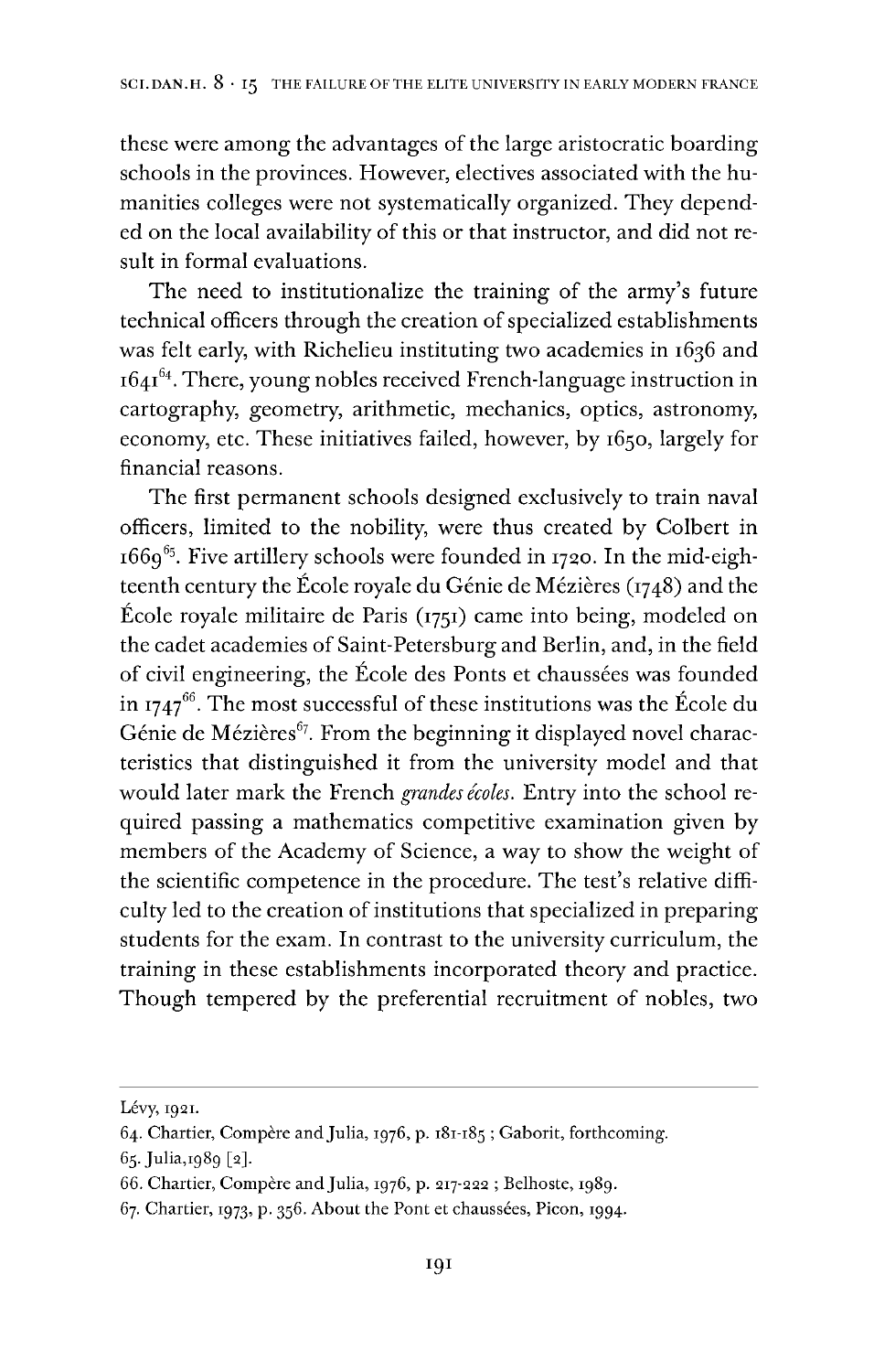new principles emerged : the choice of mathematics as a key criterion of admission and the creation of competitive exams to select candidates for a limited number of places $68$ .

## Conclusion

Leaving off with the military and engineering schools of the eighteenth century invites us to finish our discussion with the Ecole polytechnique, founded in 1795. This establishment perfectly symbolizes the elite French institutions of the nineteenth and twentieth centuries, separated from the university and practicing an early hy-per-selectivity of students<sup>[69](#page-18-1)</sup>. Thus in the division between universities and *grande <sup>e</sup>'coles* that structures French higher education today, we can see the distant result of the singular failure (in comparison to the situation in other countries) of the faculties from the Renaissance to the Revolution.

Without covering every detail, the vast survey that we have undertaken permits us nonetheless to put this French singularity into perspective. We can schematically draw out the monarchy's and other actors' expectations of the universities, and these sixteenth-century institutions' inability to move beyond an intellectual project that originated in the medieval period, which had by then run its course. Only their role in regulating and reproducing elites permitted *a minima* the maintenance of a social and political consen-sus concerning the universities' existence<sup>[7](#page-18-2)0</sup>.

At least until the end of the seventeenth century, the picture painted here undoubtedly differed little in neighboring countries. English or German universities were not always exemplary at the seventeenth century<sup> $\pi$ </sup>. Nevertheless, and though these are at the beginning isolated examples, we would be hard pressed to find a French equivalent to Isaac Newton or universities like Halle, founded in 1694, or Göttingen, established in 1737. The undeniable suc-

<span id="page-18-0"></span><sup>68.</sup> On the development of competitive examinations,Julia, 1994.

<span id="page-18-1"></span><sup>69.</sup> On the importance of Polytechnique in France, Belhoste, 2003.

<span id="page-18-2"></span><sup>70.</sup> Nogués, 2013.

<span id="page-18-3"></span><sup>71.</sup> Many examples given by Clark, 2007 and in Rüegg and de Ridder-Symoens, 1996.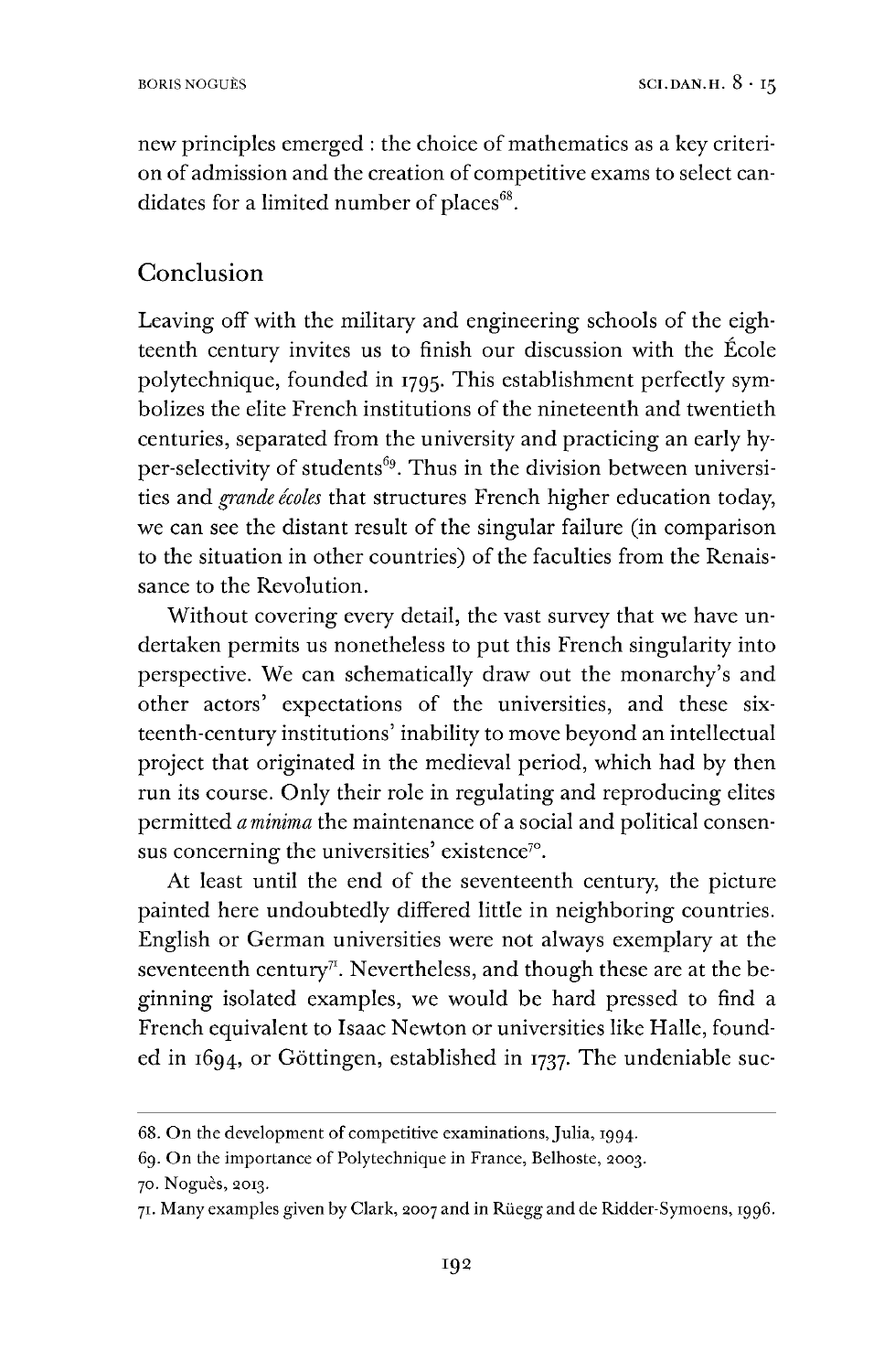cess of Göttingen in the second half of the eighteenth century depended less on the creativity and originality of its professors, than on its unique institutional organization. There, the university, strictly speaking, was closely associated with an equestrian academy, a library, an academy, and a journal $7^2$ . These diverse institutions were in the service of the university's dynamism, whereas in France they were identified as competitive establishments. It is thus during the first half of the eighteenth century that we can identify a real divergence between French practices and new approaches that were put into place elsewhere. If other countries like England, Italy, or the German states possessed colleges and academies and began to promote specialized schools in the eighteenth century, the competitive fabric of their universities was not as dense, as diversified, or as clearly segregated as that of the universities in France. Finally, we can add to this that the Collège royal, the major Jesuit colleges of the royal foundation (La Fléche, Louis-le-Grand), multiple royal academies, and military schools benefited from the priority support of an especially powerful and efficient state, to the detriment of the long-abandoned universities.

#### Sources and works referred to

- Archives Nationales, H<sup>3</sup> 2562, dossier 1, Charter and regulations of the college des Quatre nations.
- Arrow, Kenneth J.: *HigherEducation as aFilter.* Journal of Public Economics, vol. 2, 1973.
- Bailey, Noelle: *Unjalon negligédansl'histoire destraductionslatines de laBible:Jacques Levevred'Etaples«traducteur>> de saintPaul,* thesis: University of Paris IV 2002.
- Baston: *Mémoires de l'abbé Baston, chanoine de Rouen...,* published by M. l'abbé Julien Loth and M. Ch. Verger, Paris: Société d'histoire contemporaine i897-i899-
- Belhoste, Bruno: *Les origines de I'Ecolepolytechnique. Des andennes <sup>e</sup>'coles d'inge'nieurs a I'Ecolecentrale des Travauxpublics: Histoire de I'education,* 42,1989, pp. 13-53.
- Belhoste, Bruno: *Laformation d'une technocratic. L'Ecolepolytechnique etses éléves de la Révolution au Second Empire, Paris: Belin 2003.*

<sup>72.</sup> Saada, 2009, especially p. 312-316.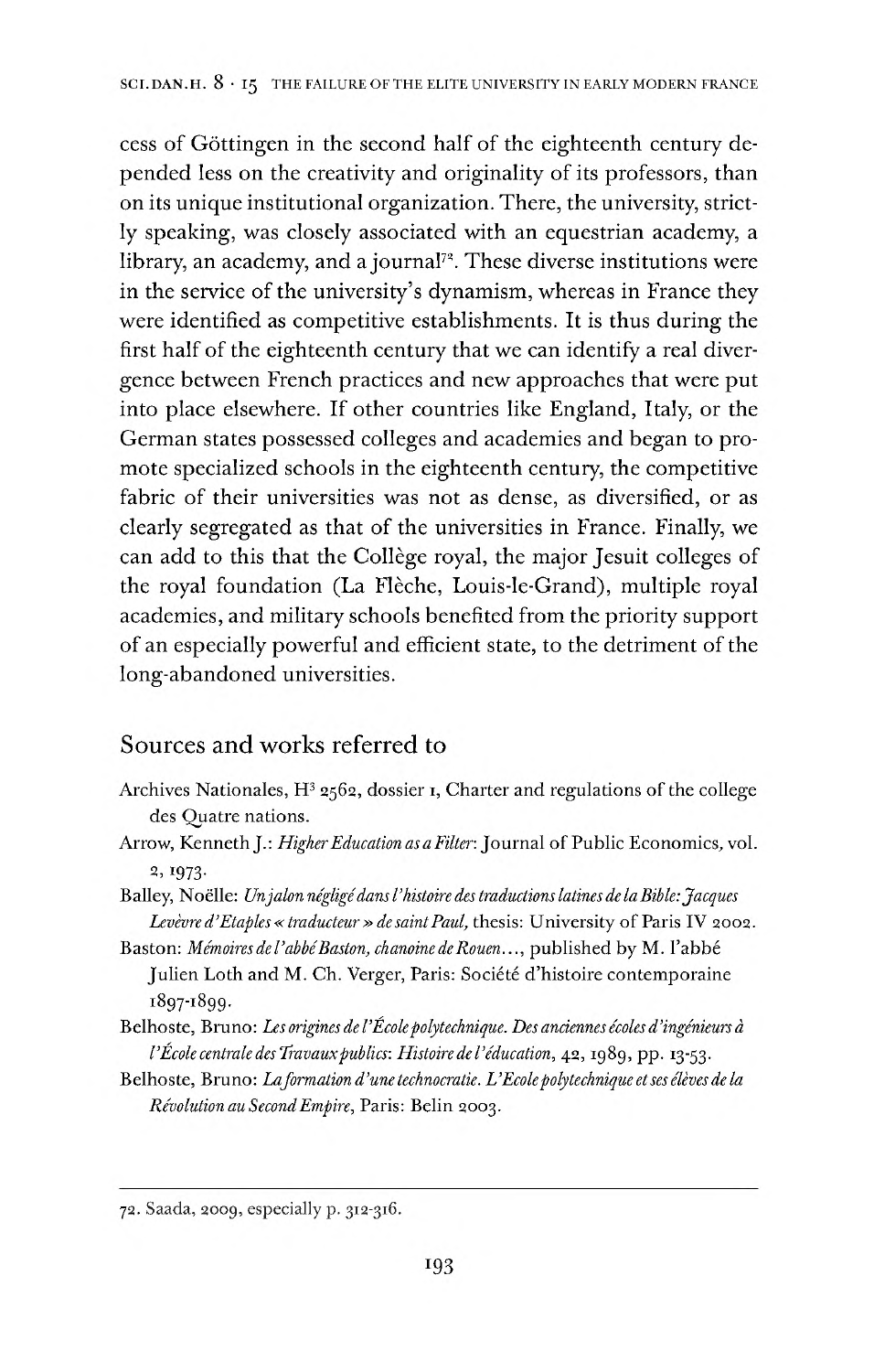- Belhoste, Bruno: *Parissavant. Parcours etrencontres au temps desLumiéres,* Paris: Armand Colin 2011.
- Berlan, Hélène: *Faire sa médecine à Montpellier au XVIIIe siècle. Recrutement et devenir professionnel des étudiantsmontpdliérains(1707-1789),* Montpellier: PULM 2013.
- Blocker, Deborah, Ribard, Dinah, (org.), workshop: *Academies et universites en France et en Italie (1500-1800). Copresence, concurrence^) et/ou complementarite ?,* GRIHL, CRH-EHESS: 16-17th may 2014.
- Brockliss, Laurence: "Contenu de l'enseignement et diffusion des idées nouvelles", in Jacques Verger: *Histoire des universites en France,* Toulouse: Privat 1986.
- Brockliss, Laurence: *French HigherEducation in the Seventeenth andEighteenth Centuries. A CulturalHistory,* Oxford: Clarendon Press 1987.
- Broglin, Etienne: *De <sup>1</sup>'académie royale ål'institution, le college deJuilly (1745-1828),* thesis: university of Paris IV 1978.
- Bruter, Annie in Compère Marie-Madeleine: *Les collèges francais (XVI<sup>e</sup>-XVIII<sup>e</sup>*) *siedes), Repertoire,* t. 3 Paris: CNRS-INRP 2002, pp. 359-407.
- Bushnell, Rebecca W.: *A Culture ofTeaching: Early Modern Humanism in Theory and Practice,* Ithaca: Cornell UP 1996.
- Capron, Lo'ic: *Defended thesis on 18th december1670:An sanguisper omnes corporis venas et arteriasiugitercircumfertur,* (quoted online by université de Paris-Descartes http://www.biusante.parisdescartes.fr/patin/?do=pg&let=8oo9).
- Certeau, Michel de: *L'écriture del'histoire,* Paris: Le Seuil, <sup>1975</sup> (used: folio 2002).
- Chartier,Jean: *Duplombsacrédessagesoudel'antimoine,* Paris: I. de Senlecque 1651.
- Chartier, Roger: *UnrecrutementscolaireauXVIIF siécle. L'Ecole royale du geniede Mezieres, Revued'hislorremoderne el conlemporamc.W,* 1973, pp. 369-375.
- Chartier, Roger, Compere, Marie-Madeleine,Julia, Dominique: *Histoire de l'éducation en France duXVIe auXVIIIesiécle,* Paris: SEDES <sup>1976</sup>
- Clark, William: *AcademicCharisma and the origins ofthe research University,* Chicago: University of Chicago Press 2007.
- Compère, Marie-Madeleine, Julia, Dominique: Les collèges français (XVF-XVIII<sup>e</sup> *siedes), Repertoire,* Paris: CNRS-INRP, 1.11984; t. 2 1988; t.3 2002.
- Compere, Marie-Madeleine: *Du college au Lycée (1500-1850),* Paris: Gallimard !985-
- Compere, Marie-Madeleine: *"Les Colleges del'universitédeParis auXVFsiede: structuresinstitutionnelles etfonctions éducatives", Icollegi universitari in Europa tra il XIVeUXVIIIsecolo. Atti del convegno distudi della commissione internazionaleperla storia della Universitå,* Siena-Bologna, 16-19 maggio 1988, a cura di Domenico Maffei e Hilde de Ridder-Symoens, Milan: 1991, pp. 101-118.
- D'Alembert,Jean in Diderot, Denis: *etal., Encyclopedic, oudictionnaireraisonnédes sciences...,* vol. 1: Paris <sup>1751</sup>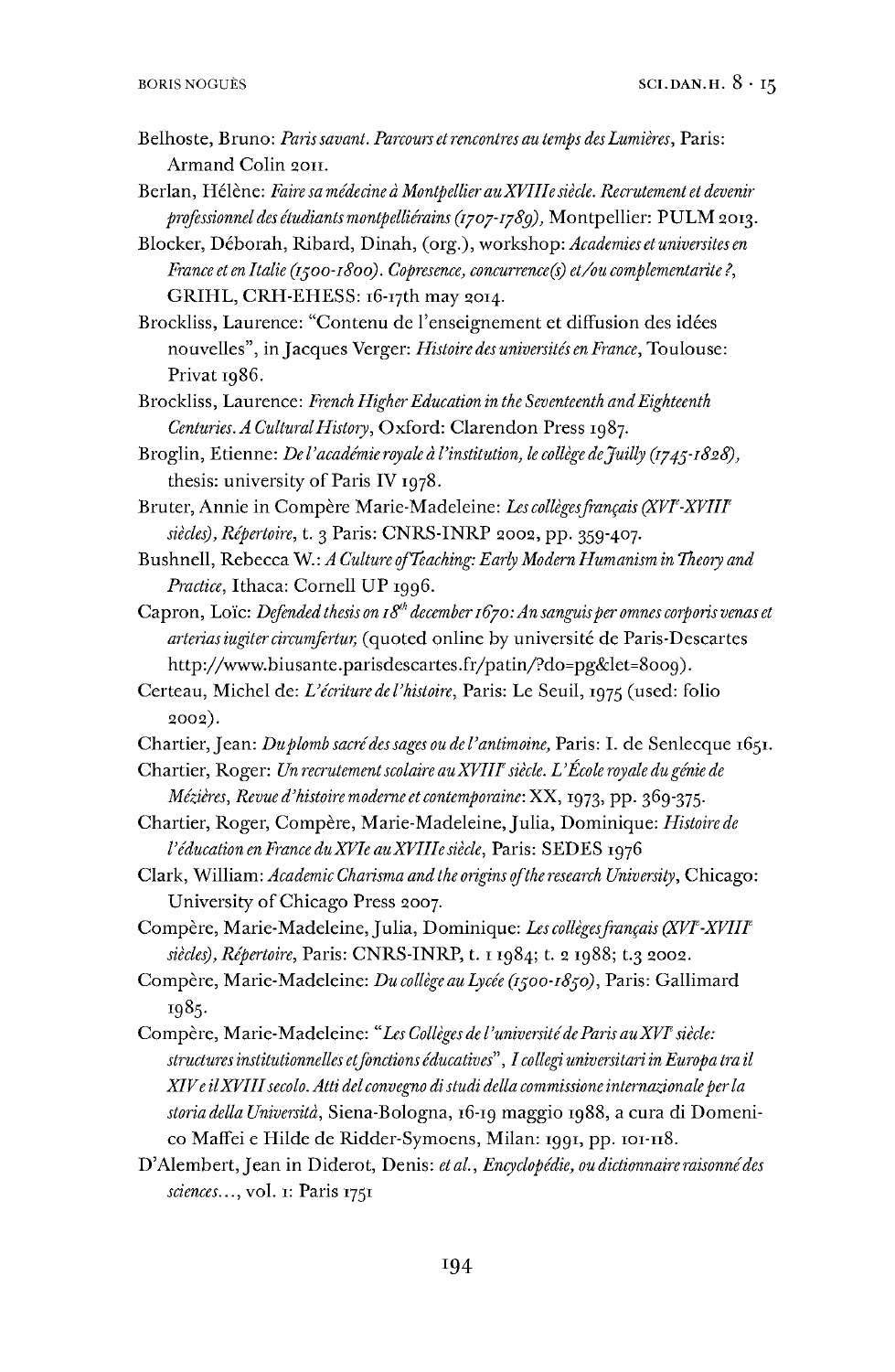- Dainville, Francois de: *Colleges etfréquentation scolaire auXVIIesiede, Population,* XII, 1957, pp. 457-494
- Dainville, Francois de: "L'enseignement scientifique dans les colleges des jésuites", in René Taton: *L'enseignement et la diffusion dessciences auXVIIIesiede,* Paris: Hermann 1963, pp. 23-85.

Dainville, Francois de: *L''education desjésuites* (XVIe-XVIIIe siedes), Paris: Editions de Minuit 1978.

- Damiens de Gomicourt, Augustin-Pierre: *Encyclopedic dejurisprudence: ou dictionnaire complet, universel, raisonné, historique etpolitique dejurisprudence...,* Bruxelles: L. de Boubers 1778, t. 4, p. 76.
- Degert, Antoine: *Histoire desséminairesfranqaisjusqu'åla Revolution,* Paris: G. Beauchesne & cie 1912.
- Delattre, Pierre: *Les etablissements desjésuites en France depuisquatre siedes,* Enghien (Belgique): Institut supérieur de théologie 1940-1957.
- Durand de Maillane, Pierre Toussaint: *Dictionnaire de droit canonique et depratique bénéjiciale,* Paris: J.-B. Bauche 1761.
- Farge, James K. (ed.): *Students and Teachers at the University of Paris: The Generation of* 1500. A Critical Edition of Bibliothèque de l'Université de Paris (Sorbonne), Archives, Registres 89 and 90, Leiden/Boston: Brill 2006.
- Ferrand, Mathieu, Istasse, Nathaél (dir.): *Les «Apollons de college »: Figures du professeur humaniste dansmapremiere moitiéduXVIe siede,* Geneve: Droz 2014.
- Ferté, Patrick: *Répertoiregéographique des étudiants du Midi de la France: 1561-1793. Pour uneprosopographiedesélites,* Albi-Toulouse: Presses du Centre universitaire Champollion 2002-2013, 6 vol.
- Fouqueray, Henri: *Histoire de la Compagnie deJesus en France, des origines å la suppression (1528-1762),* Paris: Picard 1910-1925.
- Frijhoff, Willem, Julia, Dominique: *Lesgrandspensionnats de l'Ancien Régime å la Restauration: lapermanence d'une structure educative, Annales historiques de la PUvolulwnfranca:se,* 1981, pp. 153-198.
- Gaborit, Bernard: "L'Académie royale de Richelieu å Son Eminence, de Nicolas Le Gras, 1642", in Blocker, Déborah, Ribard, Dinah, (org.), workshop: *AcademiesetuniversitesenFranceetenItalie (1500-1800). Copresence, concurrence^) et/ou complementarite?,* GRIHL, CRH-EHESS, i6-i7th may 2014, forthcoming.
- Gérardin,Jean: *Etudesurles bénéficesecclésiastiquesauxXVFetXVU'siedes,* 1'"' édition 1897, Genève: Slatkine reprints 1971.
- Gingras, Yves: *Idéesd'universités, Actesdelarechercheensciencessociales,* vol. 148, 2003.
- Grafton, Anthony,Jardine, Lisa: *From Humanism to Humanities. Education and the LiberalArtsin Fifteenth and* Sixteenth-Century Europe, Cambridge, Mass.: Harvard University Press 1986.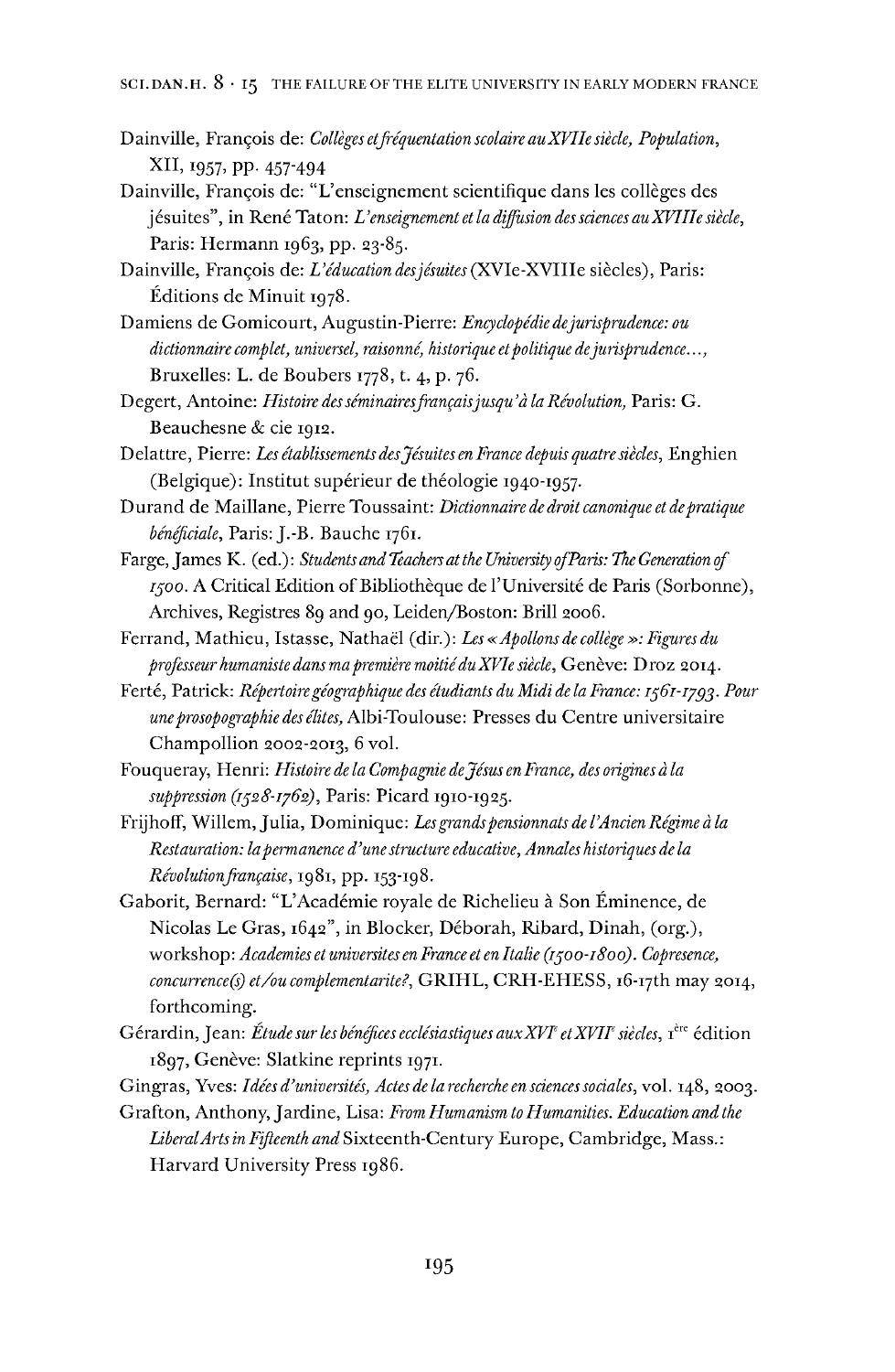- Gres-Gayer,Jacques M.: *D'unjansénisme å I'autre: chroniques de la Sorbonne (1696- 1713),* Paris: Nolin 2007.
- Higman, Francis M.: *Censorship and the Sorbonne. A bibliographical Study ojbooksin French censured by thefacuity ofTheology ofthe University ofParis, ryzo-ryyr,* Geneva: Droz 1979
- Isambert, Francois-Andre,Jourdan, Athanase: *etal., Recueilgeneraldes anciennes lois françaises, depuis l'an 420 jusqu'à la Révolution de 1789, Paris: Belin-Leprieur* 1829.
- Jourdain, Charles: *Histoiredel'universitedeParisauxXVH etXVIIPsiedes,* Paris: Hachette 1862-1866.
- Julia, Dominique in Verger, Jacques: *HistoiredesuniversitésenFrance,* Toulouse: Privat 1986, pp. 148-152.
- Julia, Dominique: *"L:'education des ecclesiastiques en France auxxvii' etxviifsiedes", Problémesd'histoire del'éducation, Actes desséminaires organisesparTEcolefranqaise de Rome etl'Universita diRoma-LaSapienza (janvier-maiig8f),* Ecole Francaisc de Rome, Rome: 1988, pp. 141-205.
- Julia, Dominique, Revel,Jacques (dir.): *Les Universités européennes duXVVau XVIITsiede,* t. 2, *Histoire sodale despopulations étudiantes,* Paris: Editions de <sup>1</sup>'EHESS 1989.
- Julia, Dominique: "La formation des officiers de marine dans la seconde moitié du XVIIIe siede: des gardes de la marine aux écoles d'Alés et de Vannes", in R. Dupuy, B. Frelaut, D. Julia, T. Le Goff: *Vannes aux debuts de la Revolution,* Vannes, Les Amis de Vannes: 1989 [2], pp. 57-124.
- Julia, Dominique (dir.): *Auxsources de la competenceprofessionnelle: Critéresscolaires et classementssociaux dansles carriéresintellectuelles en EuropeXVIIe-XIXe siedes,* Paedagogica Historica, t. XXX: 1994-1.
- Kagan, Richard L.: *Law Students andLegal CareersinEighteenth CenturyFrance, Past andPresent,* 68: 1975, pp. 38-72.
- Labrousse, Elisabeth, Soman, Alfred: La querelle de l'antimoine: Guy Patin sur la selette, *Histoire, economic, société:* 1986, volume 5-1, pp. 31-45.
- Le Cam, Jean-Luc: "Les universités du Saint-Empire å l'époque moderne: problématiques, concepts, tendances historiographiques", in Bely, Lucien (ed.): *LesuniversitésenEurope 1490-1814,* Paris: PUPS 2013, pp. 265-345, pp. 312-322.
- Lefranc, Abel: *Histoire du College deFrance depuisses originesjusqu 'a lafin dupremier Empire,* Paris: Hachette 1893.
- Levy, Pierre: *Histoire du college deLa Marche et de Winvilleenl'universitédeParis,* thesis of école des Chartes: 1921, Rules of the college of La Marche, end of the seventeenth century.
- Malte-Brun, Conrad: *Annales des voyages, de lageographic, del'histoire et del'archéologie,* Paris: Challamel aîné 1809.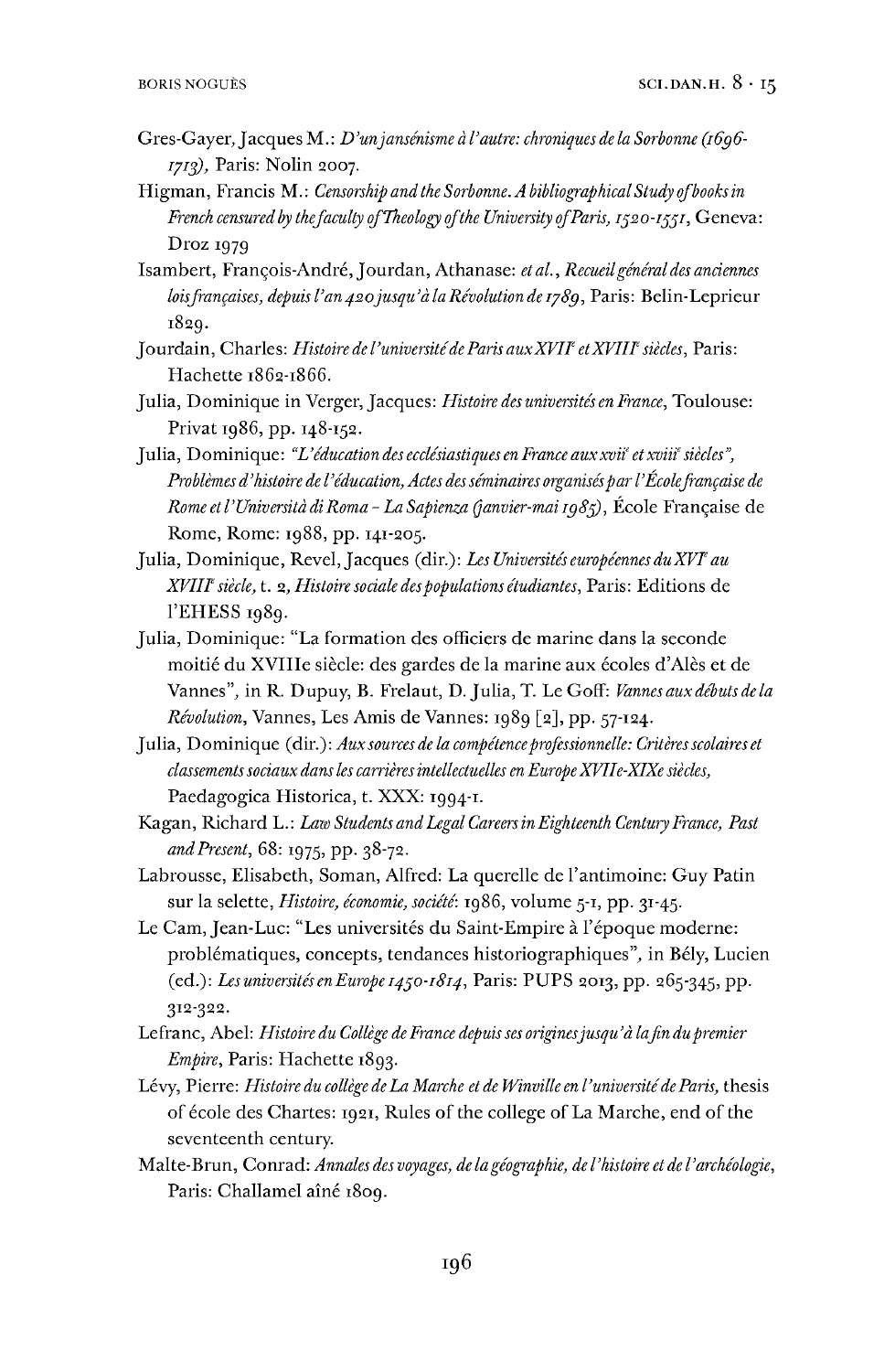- Marot, Clément: "Epitre au roi de son exil de Ferrare", 1535, in *Lespoelesjrancois depuisleXIFsiéclejusqu'å Malherbe,* t. 3, Paris: Crapelet impr., 1824, published by Pierre René Auguis, p. 96.
- Martin, Henri-Jean: *Livre,pouvoirsetsodétéåParisauXVIFsiede. 1598-1701,* Geneve: Droz 1984
- Martin, Henri-Jean, Minois, Georges: *Censureet culture sousI'Ancien Regime,* Paris: Fayard 1995
- Michaux, Gerard: *Naissance et développement des academies en France auxXVIFetXVIIF* siècles, Mémoires de l'Académie Nationale de Metz, 2007 (2008).
- Moliére: *Lemalade rmaginarre,* 1673.
- Neveu, Bruno: *L'erreuretsonjuge: remarquessurles censures doctrinalesål'époque moderne,* Naples: Bibliopolis 1993.
- Nogués, Boris: *Une archéologie du corps enseignant. Lesprofesseurs des collegesparisiens auxXVIFetXVIIFsiécles (1598-1799),* Paris: Belin 2006.
- Nogués, Boris: La maitrise és arts en France aux XVIF et XVIIF siedes. Rites universitaires, épreuves scolaires et usages sociaux d'un grade, *Histoirede l'éducation,* n° 124, 2009, pp. 95-134.
- Nogués, Boris: "Le financement des colléges d'humanités en France å l'époque moderne (xvie-xviiie siécle)", in Jean-Francois Condette (dir.): *Le cout des etudes. Modalités, acteurs et implicationssodales (xvie-xxe siécle),* PUR 2012, pp. 45-60.
- Nogués, Boris: Le collége de Compiégne des séculiers auxjésuites (1571-1654). A quoi tient la supériorité congréganiste?, *Bulletin de la sodétéhistorique de Compiégne,* n° 41, 2013, pp. 159-179.
- Nogués, Boris: "Certificat, filtre ou titre? La fonetion sociale des degrés universitaires dans la France moderne (XVI<sup>e</sup>-XVIII<sup>e</sup> siècle)", in Bély Lucien: *Les Universités enEurope (1450-1814).* Revue de l'Assodation des historiens modernistes des universités françaises, n°36, 2013, pp. 117-152.
- Nogués, Boris: "Perdre ou gagner une université. Les enjeux locaux de la géographie universitaire dans la France modern", in Amalou, Thierry and Nogués, Boris (ed.): *Les universités dansla ville. XVIe-XVIIIe siécle,* PUR 2013, pp. 51-78.
- Nogués, Boris: "Du Boulay l'opportuniste providentiel. Réussite professionnelle et promotion des intéréts collectifs å la faculté des arts au milieu du XVIIe siécle", in Amalou Thierry and Kouamé, Thierry: *Naissance d'une Historiographieuniversitaire. CésarEgasseduBoulay (ca. 1600-1678). Sourceset méthodes d'un historien de l'universitédeParis,* forthcoming.
- Paletschek, Sylvia: *DieErfindungderHumboldtschen Universität. DieKonstruktionder deutschen Universitätsidee in der ersten Hälfte des20. Jahrhunderts,* Historische Anthropologie, 10, 2002, pp. 183-205.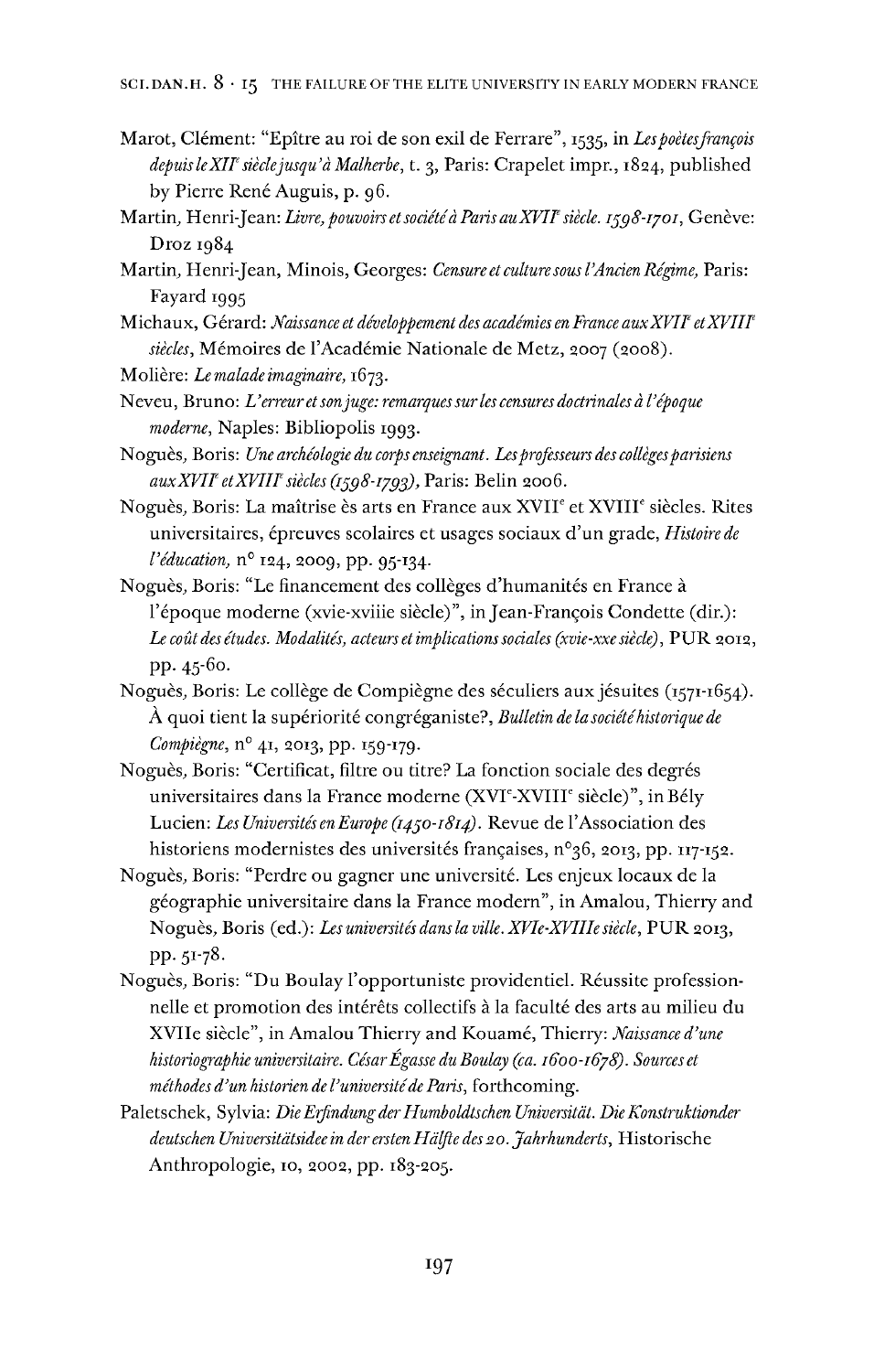- Pantin, Isabelle, Péoux, Gerald (eds): *Mise enforme dessavoirs åla Renaissance. Åla croisée desidées, destechniques et despublics,* Paris: A. Colin 2013.
- Pernot,Jean-Fran^ois (ed.): *JacquesLefevred'Etaples(j4^o?-i^6),* Actes du colloque d'Etaples les <sup>7</sup> et 8 novembre 1992, Paris 1995
- Philippe,Jules: *GuillaumeFichet: Sa vie, sesceuvres,* Annecy: Dépollier et Cie 1892.
- Piales,Jean-Jacques: *Traitédel'expectativedesgradués,* Paris: Dessaint et Saillant x757-
- Picon, Antoine: De l'ingénieur-artiste au technologue: procedures de sélection et notation des élèves à l'école des ponts et chaussées. 1747-1851, *Paedagogica Historica,* XXX: 1994-1, pp. 411-452.
- *Ramus et l'université, Cahiers Saulnier,* vol. 21, editions rue d'Ulm: 2004.
- Rasche, Ulrich: "Die deutschen Universitäten und die Standlische Gesellschaft", in Müller Rainer: *Bilder- Daten -Promotionen,* Stuttgart: Franz Steiner Verlag 2007, pp. 150-273.

Revel, Jacques: "Les universités francaises du XVI<sup>e</sup> au XVIII<sup>e</sup> siècle: l'innovation par surcroît?", *in* Lepetit, Bernard, Hoock, J.: *La ville et l'innovation*. *Relais etréseaux de diffiisionen EuropeXIV-XIXsiedes,* Paris: EHESS 1987.

Roche, Daniel: *Le Siécle deLumiéresenprovince, academies etacadémiciensprovinciaux, 1660-1789,* 2 vol., Paris: Mouton 1978

Roche, Daniel: *Academies et académisme: lemodelefranqaisauXVIIIe siécle, Melanges de I'Ecolefranqaise deRome. Italie et Mediterranee,* 1.108, 2.1996.

- Rochemonteix, Camille de: *Un college dejésuites auxXVIPetXVIIPsiedes. Le college HenriIVdeLaFléche,* Le Mans: Leguicheux 1889.
- Roy, Lyse: *L'universitéde Caen auxXVetXVFsiécle. Identitéetrepresentation,* Leiden/ Boston: Brill 2006
- Rüegg, Walter, de Ridder-Symoens, Hilde, (ed.): *AHistory ofthe University in Europe. Vol. II: UniversitiesinEarly ModemEurope (1500-1800),* Cambridge: Cambridge University Press 1996.

Saada, Anne: Assurer l'excellence d'une communauté universitaire: <sup>1</sup>'exemple de Göttingen au i8<sup>e</sup> siécle, *Dix-huitiémesiécle,* 2009/1, n° 41, pp. 302-318.

Schwinges, Rainer Christoph (dir.): *Humboldt international. DerExport des deutschen Universitätsmodellsimig. und20. Jahrhundert,* Basel: Schwabe & Co 2001

- Simone, Franco: *GuillaumeFichet, retore edumanista,* Turin: Accademia delle scienze 1938.
- Stone, Laurence: The Educational Revolution in England 1560-1640, *Pastand Present,* n°28,1964, pp. 41-80.
- Stone, Laurence: *The University in the Society,* 2 vol., Pinceton, NJ,: Princeton University Press 1974.
- Tits-Dieuaide, Marie-Jeanne: Les savants, la société et l'Etat: å propos du